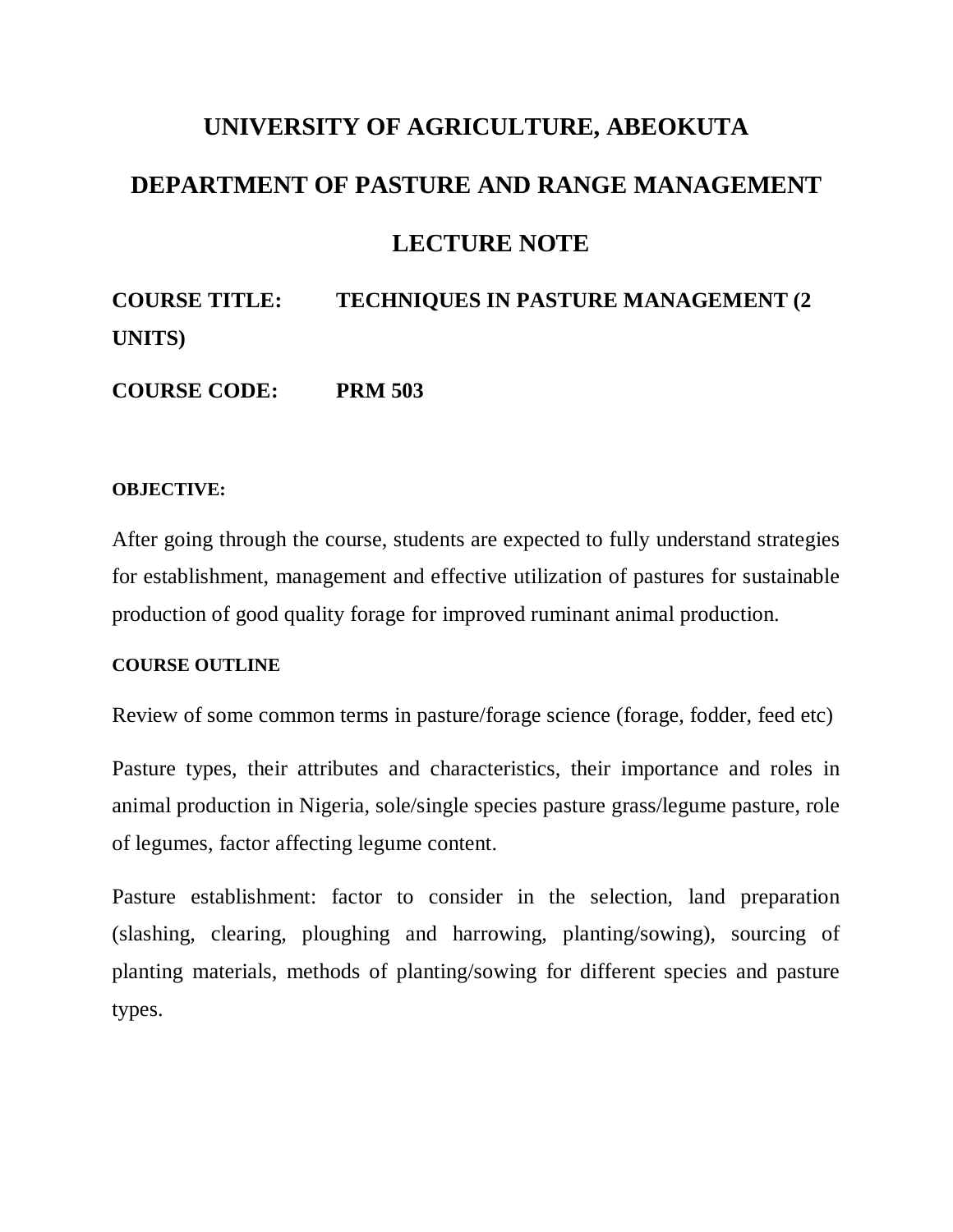Post-planting/sowing management: fertilizer application/manuring, fertilizer types and effects on dry matter yield and botanical composition, weed control, resowing/planting cutting back, pasture consolidation.

Grazing management: Definition and objective, when to graze a newly established pasture and proper grazing methods (continuous grazing, rotational grazing, leaderfollower, strip grazing, zero-grazing season, ungrazed, deferred grazing, rest period, grazing pressure, carrying capacity, animal days, animal unit), grazing effects on growth and productivity.

Pasture utilization: Definition and estimation on grazed pasture, factors affecting utilization.

Pasture defoliation and defoliation techniques, components of defoliation (frequency, intensity and timing) and effects on productivity, botanical composition, methods of estimation and important.

Pests and diseases; their effects on dry matter productivity, pasture quality, seed and yield and quality, evaluation and control.

#### **Review of terms**

**Forage:** Vegetative plant parts (i.e leaves, flowers and stems of plants) eaten by animals, could be domesticated or wild animals.

**Fodder:** More specific term referring to the vegetative part of cultivated forages or crops used as forages

**Feed:** Is a more general term that includes also non-vegetative plant parts e.g grains, seed etc. fed to animals. Sometimes, it is difficult to differentiate between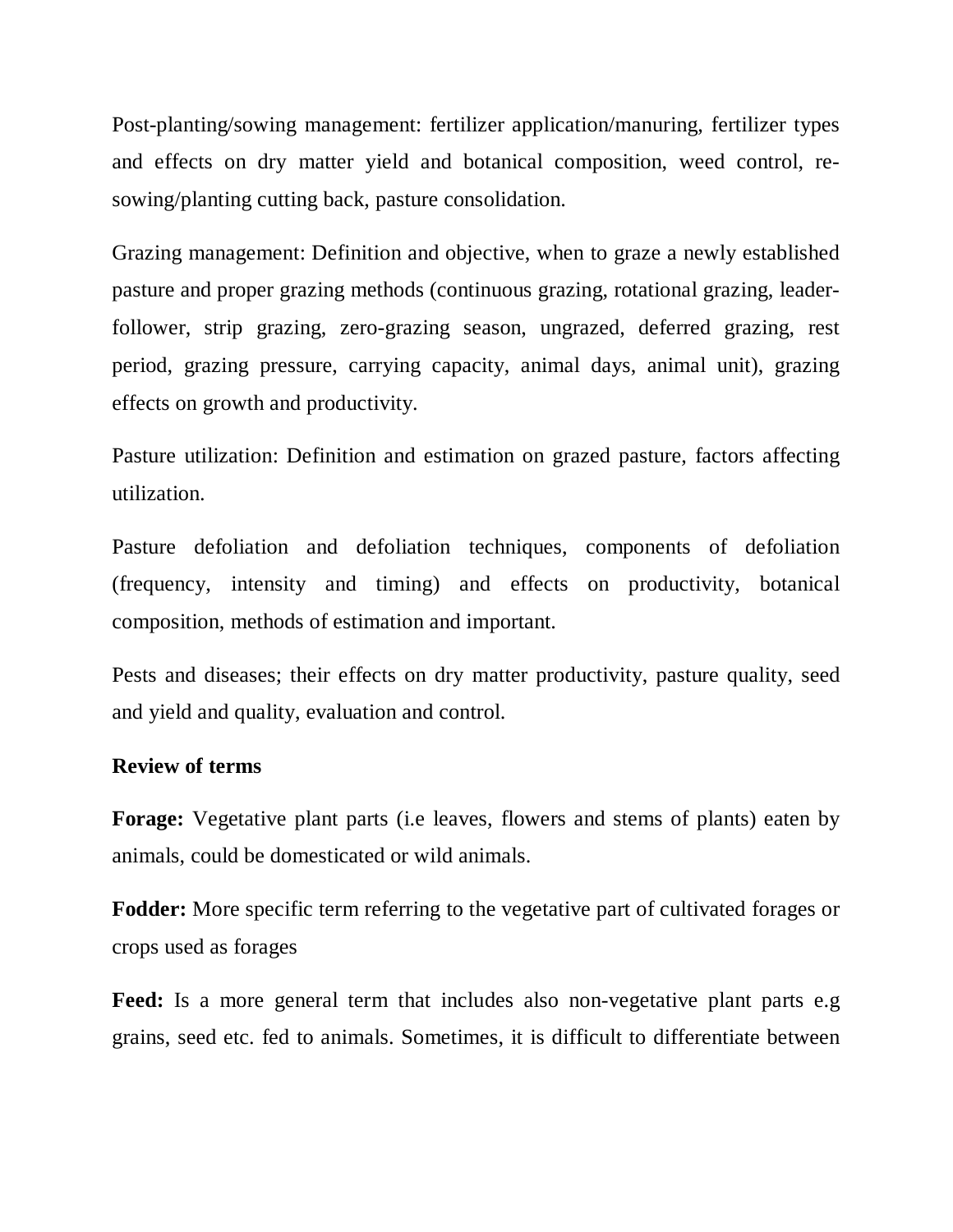feed, forage and fodder, for example when animals consume the seed head other part of herbaceous plants together.

Forages and fodder are mainly sources of nutrition for ruminant animals because these animals are capable of producing useful outputs from these natural resources that humans can not consume directly. The products produce by the animals provide essential nutrients for human existence. So, management of forage resources for production of ruminant animals is largely complementary to cultivation of food crops.

Forages crops are classified into two basic broad groups.

- (i) Herbaceous plants
- (ii)Woody plants.

While woody plants grow cumulative over many years, herbaceous species show an annual cycle of growth and decay, regrowing each year from seed, but perennial herbaceous species regrow from existing root stock.

Among the herbaceous group, two subgroups are of particular interest as sources of forage, namely:

Grasses: These make up the bulk of plants found in many mixtures of the natural vegetation that supply animal feed. Grasses also have certain characteristics that make them very suitable as herbage plants.

Assignment: *What are the characteristics that made grasses suitable as herbage plants? State the importance of each of those characteristics.*

Legumes: these have a relatively high value for animal production, mainly on account of the high nitrogen content in the vegetative matter that represent the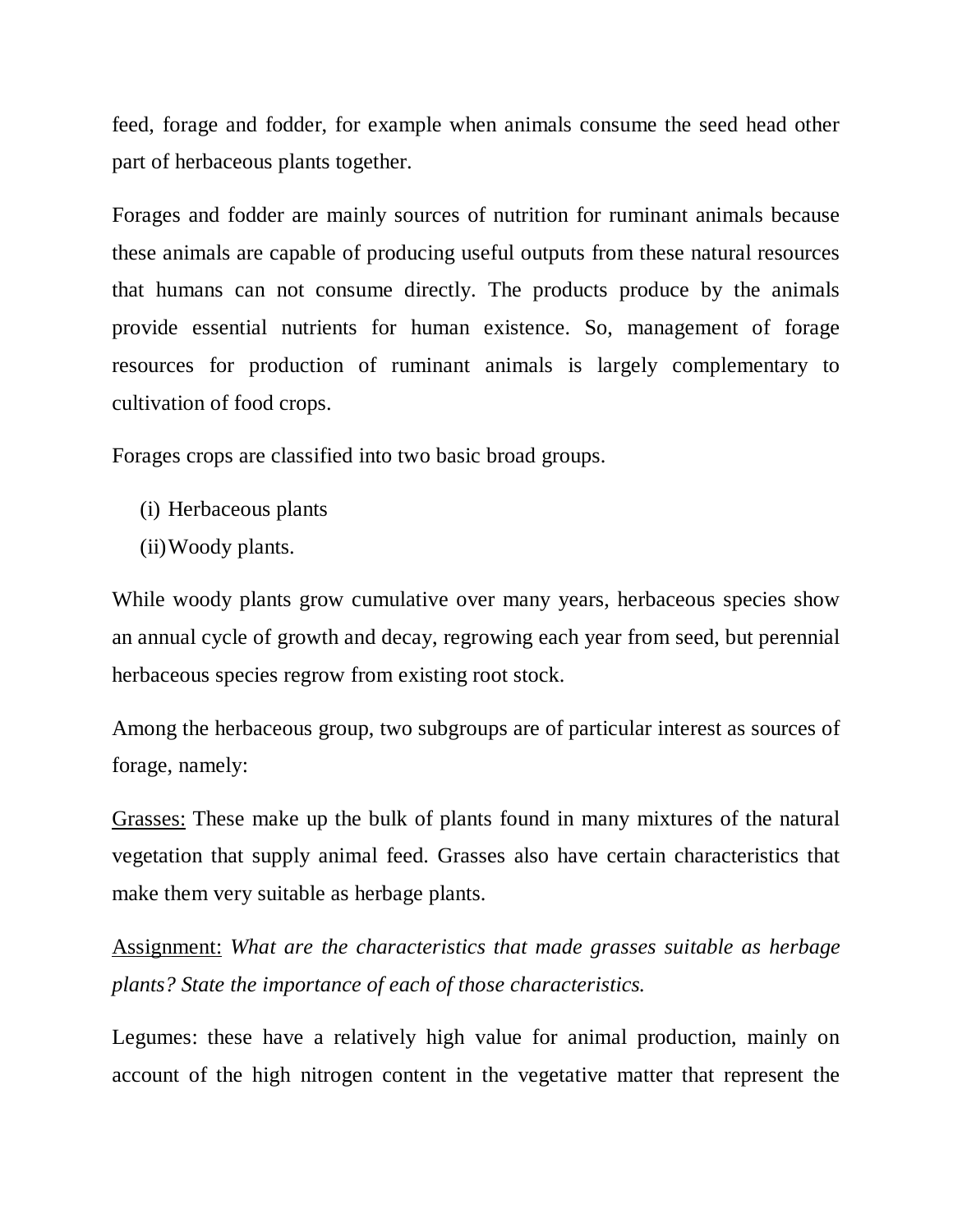animal feed. They also play significant roles components in sustainable agricultural systems.

## Types of grazed pasture

Grazed pasture may be classified into:

- 1. Natural or Semi-natural Grasslands
- 2. Improved permanent Grasslands
- 3. Artificial grasslands or Leys (Temporary pastures)
- 4. Irrigated pastures

## **Natural of Semi-natural pastures**

The herbage species are not sown or planted and the component species have evolved from competition with other species in harmony with the prevailing soil and climatic factors.

In the climax stage, the floral composition has relatively been undisturbed by any human agency or interference apart from, probably, control of grazing animals, generally by herding, and more or less frequent annual burning.

The natural grassland are climax or sub-climax types that have evolved in harmony with the soil, climate and environmental factors, including firing and under a systems of lenient grazing or frequent heavy grazing by migratory heads of livestock.

The major species found in this pasture are unimproved native or naturalize grassed much less of legumes and other broad leaves which account for the poor nutritive quality f the pastures for most of the year.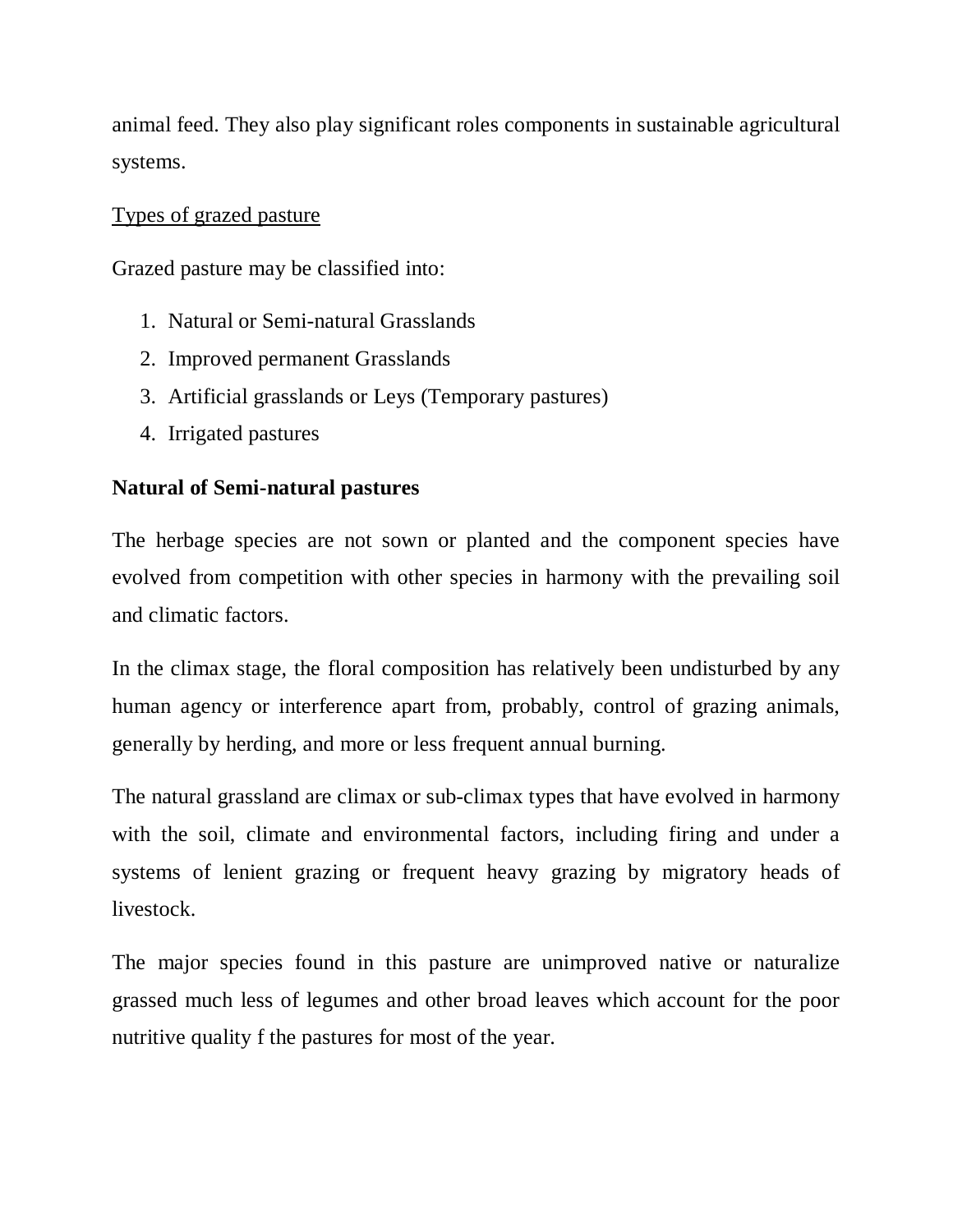Most tropical grazing lands are in this category. The tropical natural grasslands if improved and adequately exploited are expected to form major centers of livestock production of the world.

Davies (1960 noted that these grasslands carry nearly half of the grazing livestock and produces one-third of the meat and one-sixth of the dairy products of the world.

The carrying capacities (cc) vary depending on the location of the natural pasture.

The cc and average of herbage production of natural pastures in Nigeria as estimated by Olayiwole and Olorunju (1987) are as shown in the table below:

| Savanna Area  | Carrying                | Average/Herbage                |
|---------------|-------------------------|--------------------------------|
|               | Capacity                | production                     |
| Derived       | $0.4 - 83$ ha $AU^{-1}$ | 6.0-18 t ha <sup>-1</sup>      |
| Savanna       |                         |                                |
| Southern      | 1.0-4.0 ha $AU^{-1}$    | 2.0-6.5 t ha <sup>-1</sup>     |
| Guinea        |                         |                                |
| savanna       |                         |                                |
| Northern      | 3.0-5.0 ha $AU^{-1}$    | 2.0-4.5 t ha <sup>-1</sup>     |
| Guinea        |                         |                                |
| Savanna       |                         |                                |
| Sudan         | 8.0-12.0 ha $AU^{-1}$   | $0.7 - 2.5$ t ha <sup>-1</sup> |
| Savanna       |                         |                                |
| Sahel Savanna | $10.0 - 14.0$<br>ha     | $0.5 - 1.5$ t ha <sup>-1</sup> |
|               | $AU^{-1}$               |                                |

1 animal Unit  $(AU) = 300kg$  live weight requiring a daily fry matter intake of 7.5 kg at 2.5 kg/100kg live weight.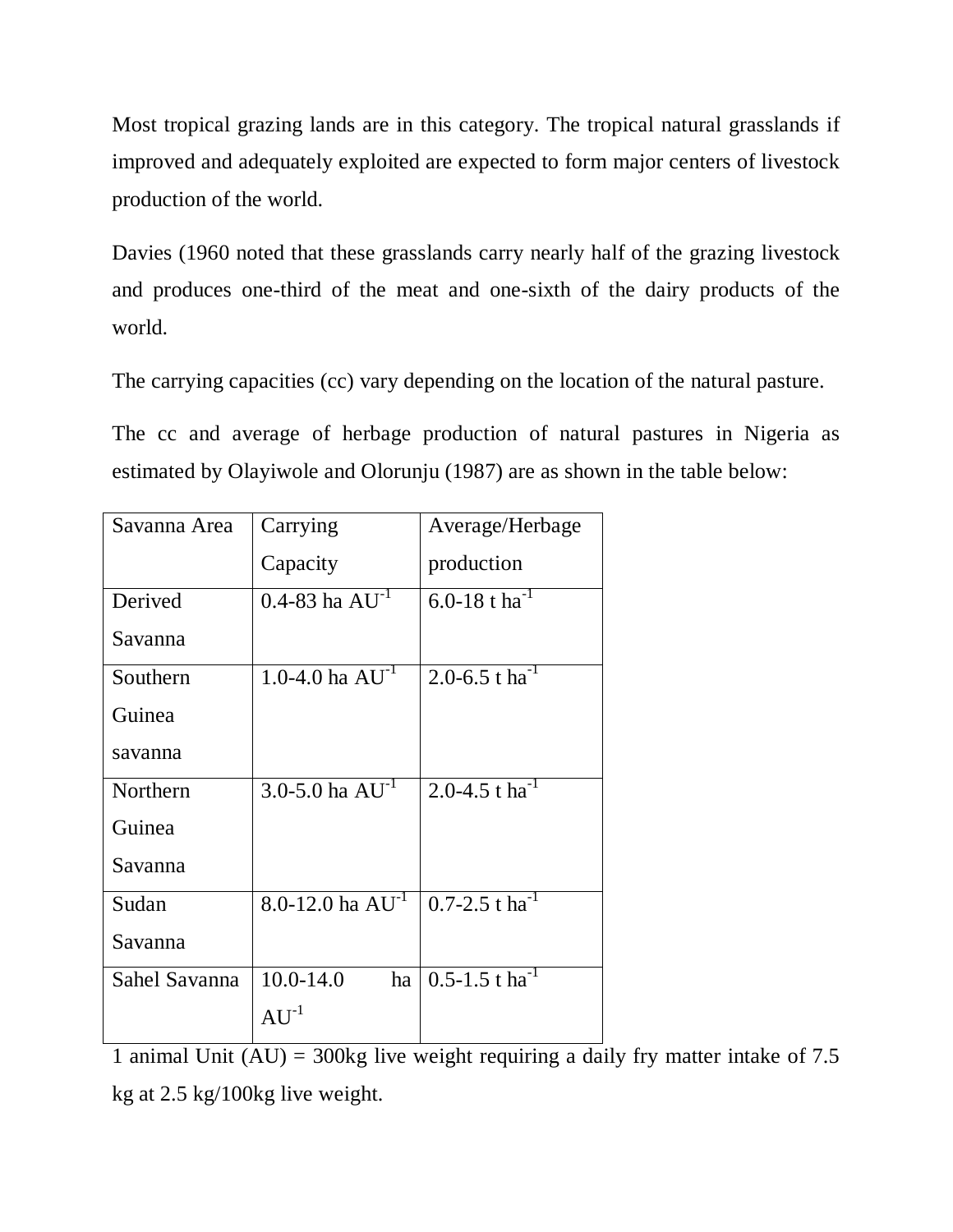## **Improved permanent grasslands**

The constituent herbage species in this pasture type have not been planted or sown, but the botanical composition has been modified in favour of the more productive species by careful control of grazing or by mowing, drainage, application of fertilizers or manures, surface cultivation, re-seeding and weed control.

Other factors that influence the botanical composition of the sward are rainfall, altitude, exposure of site and type of grazing stock. It regions where pastures are intensively grazed such as in America, Australia and UK) improved permanent pastures are graded according to the proportion in the sward of the highly rated species, for instance in the United Kingdom, three species are used as standard, namely rye grass (*Lolium perenne)*, bent grass (Agrostis spp) and wild white clover (Trifolium spp).

1<sup>st</sup> grade pasture: rye grass/clover

2<sup>nd</sup> grade pasture: rye grass/Agrostis/clover

3<sup>rd</sup> grade pasture: Agrostis/rye grass/clover

4<sup>th</sup> grade pasture: Agrostis/clover

5<sup>th</sup> grade pasture: Agrostis alone

The best quality fattening pastures in the UK belong to the  $1<sup>st</sup>$  grade while the Agrostis alone pastures is found in poor infertile soils whose grass cover has been mismanaged by overgrazing in the dry season or under-grazing in the west season.

Even though tropical pasture husbandry has not development to this stage, several productive grass/legume associations have evolved in different parts of the tropics,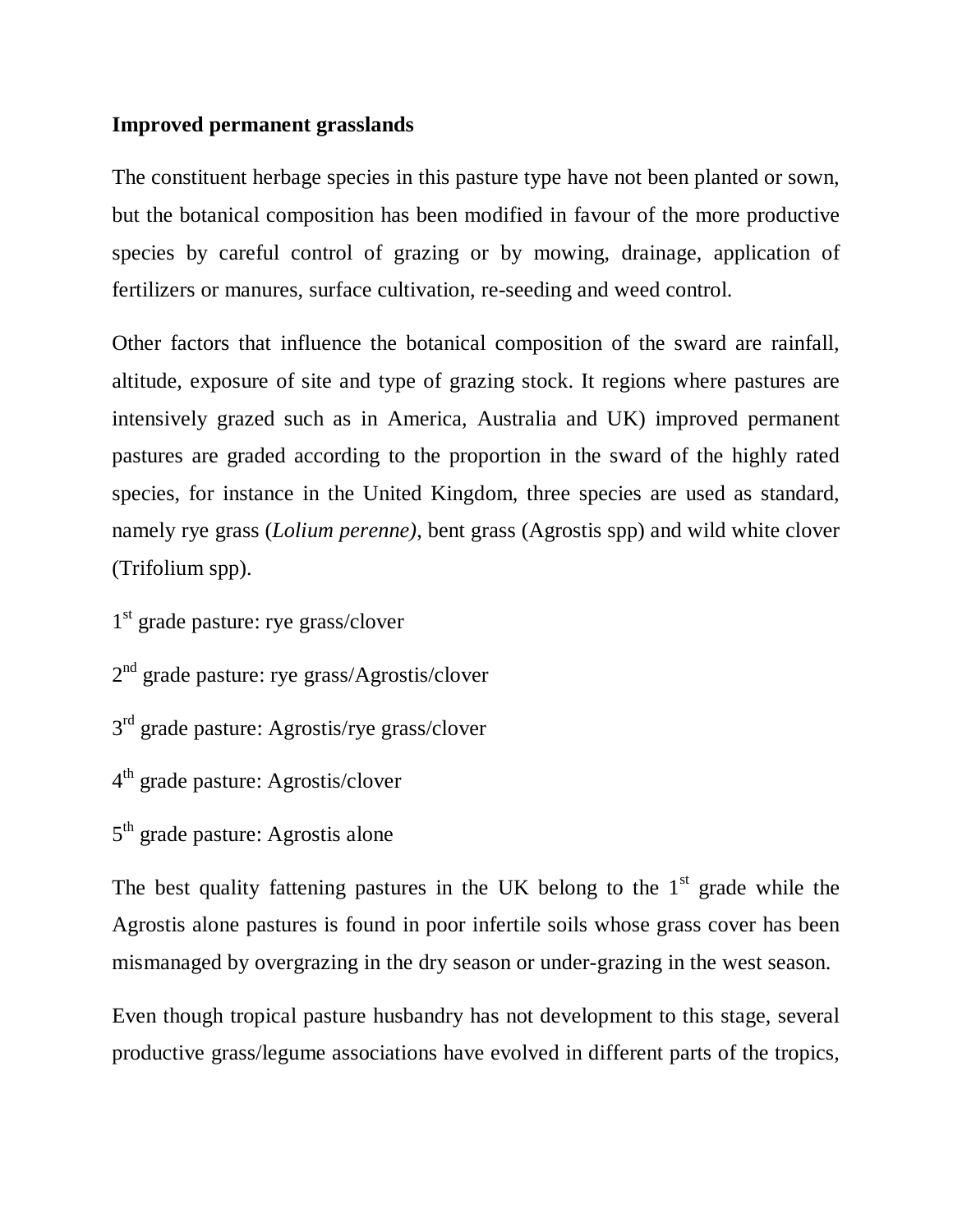e.g giant star grass/centro, panicum/centro, panicum/stylo, cynodon/stylo, cynodon/centro, molasses grass/tropical kudzu etc.

## **Artificial grasslands or leys (Temporary pasture**

The herbage plants are fully sown or planted with deployment of all procedures for land preparation, planting and agronomic management. All sown or planted pastures (sole grass, grass/legume or sole legume) belong to this group.

The pasture could be for long duration or short duration use depending on the duration of the rotation in which it features.

Long duration leys with life span of three to four years or less are frequently included in crop rotation for the purpose of restoring soil fertility especially when animal grazing is introduced but legumes or grass/legume mixtures are generally preferred for soil fertility restoration.

The leys could be cleared after 3-4 years and alternated with 3-4 years of cropping with considerable soil improvement.

## **Irrigated pastures**

The may be natural pastures that are naturally irrigated as found along the white Nile and its tributes in the Sudan and along Zambezi and its tributaries in Rhodesia. These provide dry season grazing resource to migratory herds.

Artificially irrigated pastures are not common in the tropics mainly because of the financial implication of establishment and provision of irrigation facilities.

Irrigated pastures are mostly are mostly used for intensive grazing rather than for soilage, or feeding of cut herbage. Some of the problems of irrigated pastures include bloat, land compaction and pudding. Also, in order to maintain high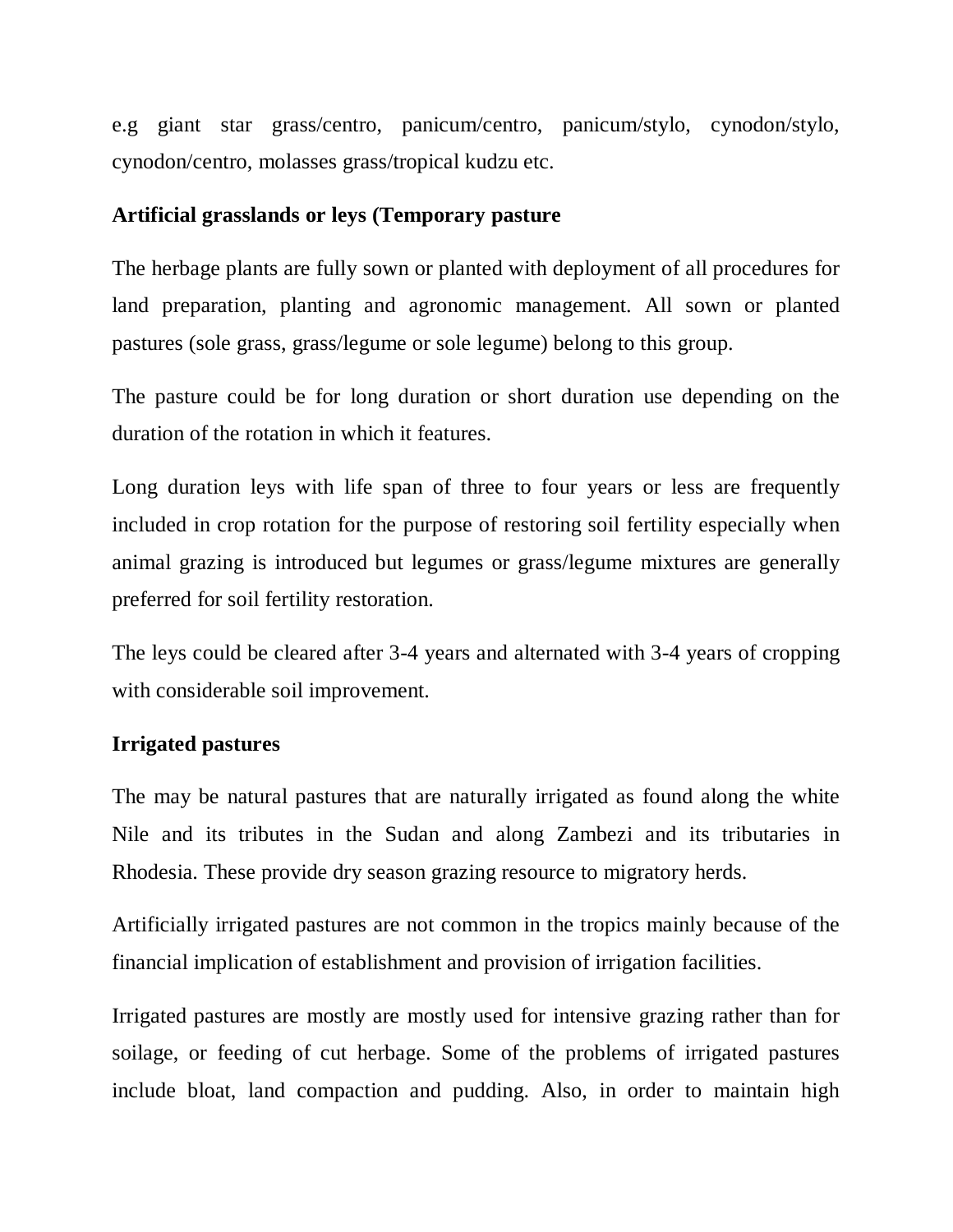production heavy input of fertilizers is necessary which may also lead to problems of nitrate poisoning.

## **Cultivates or sown pastures**

These are improved grazing lands comprising introduced or planted grasses and/or legumes for temporary or permanent grazing. The may be established by:

- i. Improvement of native or naturalized grasslands by some form of sod disturbance, fertilization and introduction of new species by sowing or transplanting
- ii. Renovation of a previously developed pasture
- iii. Development of a previously cultivated land
- iv. Development of virgin/forested land into pasture

A sown pasture could be one of sole grass or grass alone, grass/legume or, most uncommonly, sole legume or legume alone.

Assignment: *Read more about characteristics of sole grass,/legume and sole legume pastures.*

# **Requirements of cultivated pastures**

Reasonably good soil: because pastures are relatively shallow rooted compared to most field crops which are planted every year. Deep soils are not very essential, but good chemical and physical properties are necessary.

Rainfall – Areas with over 750mm per annum rainfall (without supplementary irrigation) are suitable.

Slope: Pastures can be mechanically cultivated in slopes up to 15%.

-8- 15% with deep soils are likely to go to annual field crop.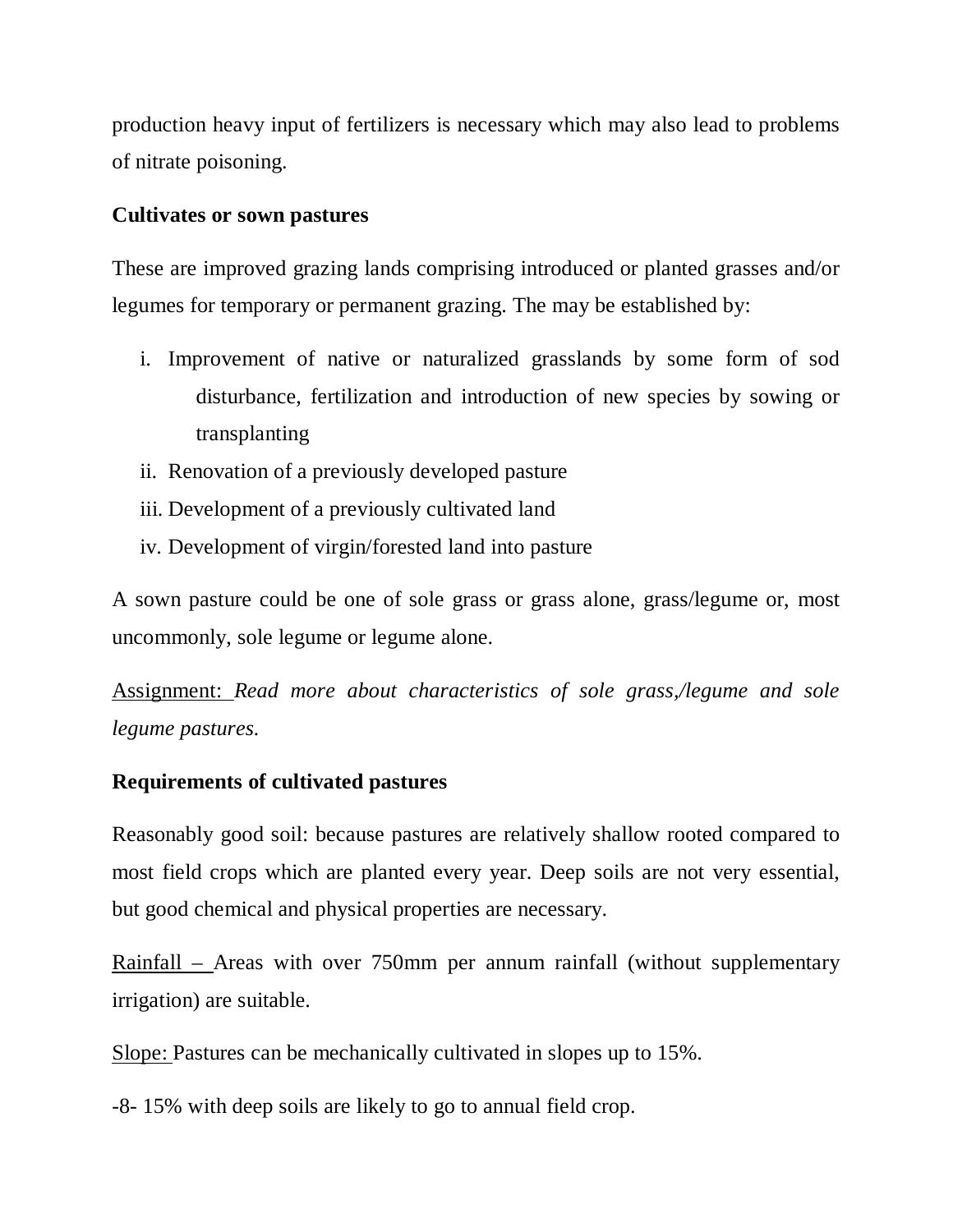## **SITE SELECTION**

Selection of site is the first step in pasture establishment and the following must be considered. Intensity of leaching – leached soil indicate good drainage, (acidity can be corrected by liming).

Soil depth-very shallow soils are unsuitable as they are very highly erodible.

Soil texture – Loamy soils have good water/fertility characteristics and are suitable for major pasture species.

## **SUITE PREPARATION**

- Top soil/water conservation is a top priority to prevent soil erosion and washing away of planted seeds during the vulnerable establishment period.
- Conservation structures that could be first place include.
- Contour walls to remove excessive run-offs
- Terracing to reduce run-off and increase infiltration rate
- Contour strings of soil forming grasses to infiltration rate and cash site

The objective of seed-bed preparation is to produce a weed-free, fine, firm moist leveled and well drained seed-bed. Seed beds need to be fine and firm to ensure that small grasses and legume seeds make good contact with most soil particles. Without this content, pasture establishment may be patchy and weed seeds will establish and complete with pasture plants infiltration rate and cash site.

Seedbed preparation: is most important with pastures as seeds are usually small in size requiring smoother, finer, moist seedbed. A seedbed should have the following characteristics.

a. Ample moisture in the surface and subsoil.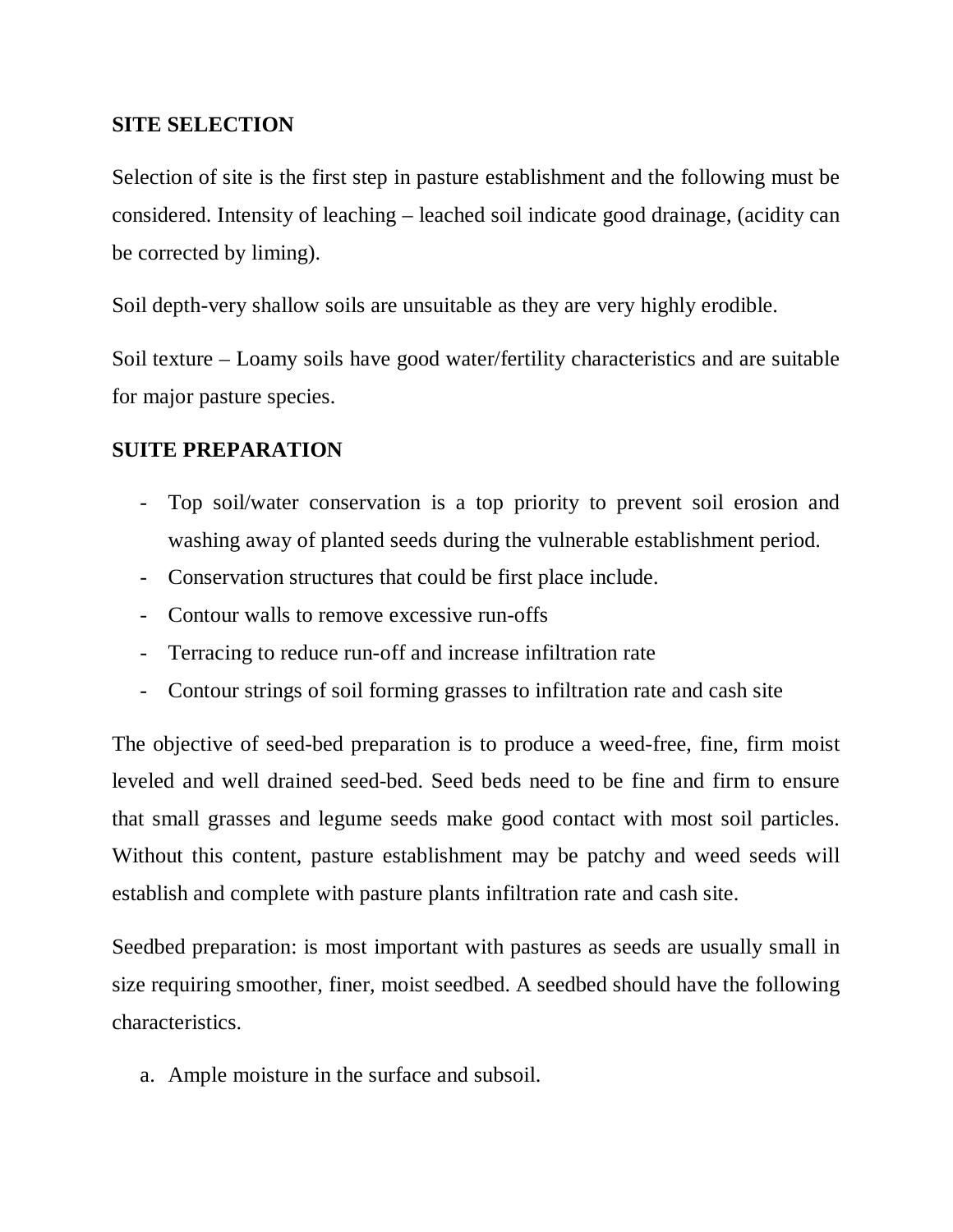- b. The surface soil should be reasonably smooth to prevent the seed being buried too deeply.
- c. The surface soil should be moderately compacted around the seed to facilitate the transfer of moisture from soil to seed.
- d. The surface soil should be granular and too fine or pulverized for this would prevent the entrance of air and water into the soil.
- e. The soil should be firm beneath the depth at which the seeds are sown to give firm support to the developing seedling and to allow close contact between seedling roots and the soil for nutrient and moisture absorption for the plough layer should be in direct contact with the lower soil layers to provide for uninterrupted upward movement of soil moisture.
- f. The surface soil should be worked well enough to provide good operating conditions for seedling and the machinery and
- g. The top soil should be as free of weeds and insect pest as possible.

## Sowing/Planting

The type of pasture in question or the type of planting material used will determine the method of planting to be adopted. Types of cultivated or sown pastures may include:

- Pure grass
- Grass/legume
- Pure legume (mostly used for supplementary grazing in the dry season)

For sole grass pasture, most grasses in the tropics (Nigeria) uses vegetative cuttings, crowns, and less often seeds. Where vegetative material is used, this has to be sourced, prepared by removing the foliage to reduce evapo-transpiration and moved to site. Usually this involves movement of massive material which may add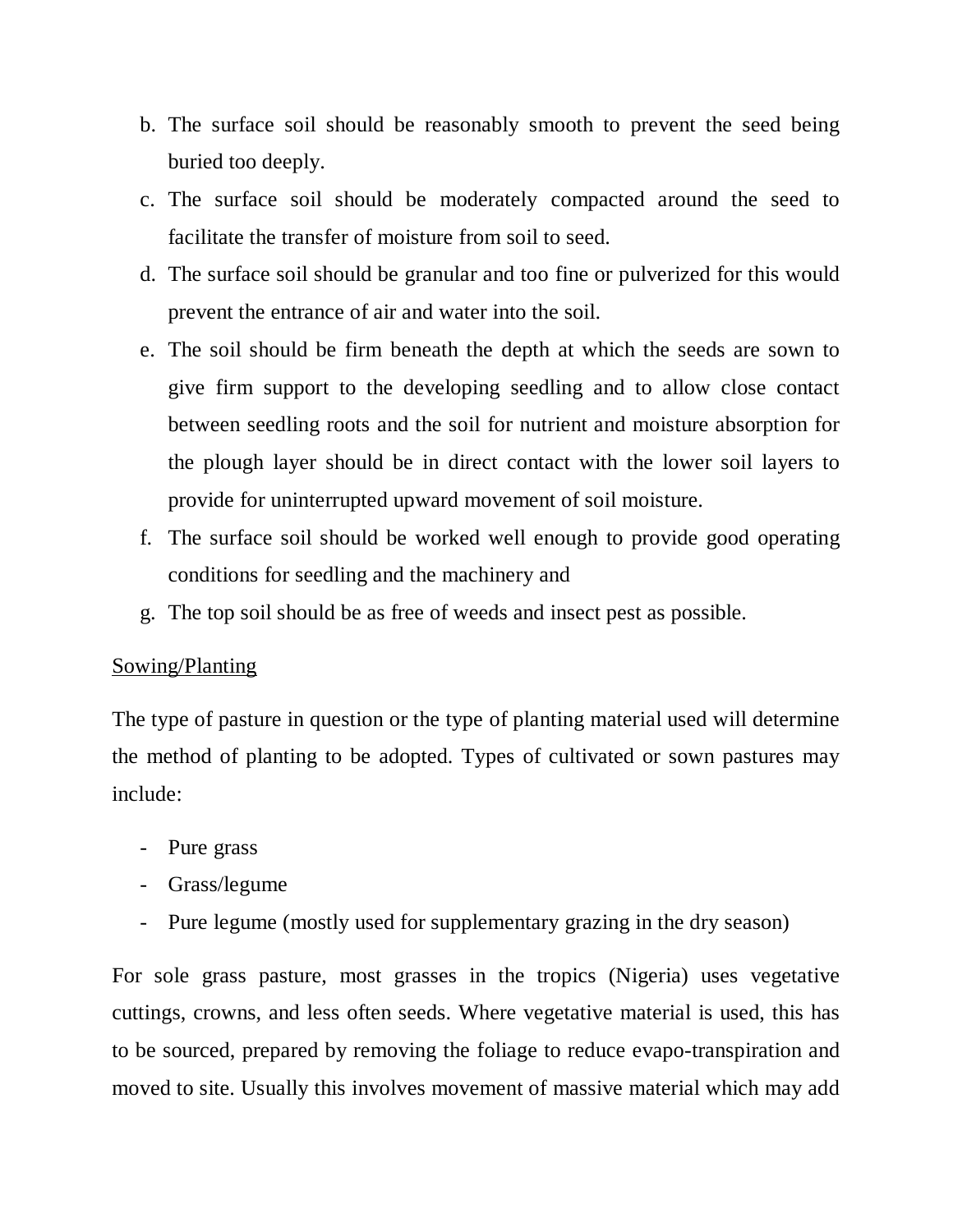to cost of establishment in transport cost and may be destructive. Few tillers or spilt crown (e.g Panicum spp), stolons (e.g cynodon), mature stem cutting with two or more nodes (e.g pennisetum spp) may be planted per stand. In stemy species like Pennisetum the whole stem may be buried and this sprout s at the nodes.

## **FORAGE UTILIZATION**

Forage utilization has been variously defined as follows:

- 1. The degree to which animals have removed the current growth of herbage, expressed in percentage of growth within the reach of the grazing animals.
- 2. Since utilization refers to the percentage of current growth removed, a more appreciate term to describe it might be percentage utilization.
- 3. Pasture utilization could be conceived as the efficiency with the dry matter produced I converted to animal products. This definition recognizes the necessity for establishing the true value of a pasture once that value is transformed into animal products as an indirect measurement of forage utilization.

Pasture Management: This could be discussed under:-

- Fertilizer management/manuring
- Grazing management/cutting management

Pasture Management is all agronomic input and activities that are necessary for the production of an adequate quantity of good quality forage feed for sustained production of the desired animal products (such a meat, milk, hides and skin wool etc.) in satisfactory quantity and quality. Such adequate weed control, proper stocking or proper grazing, appropriate fertilizer use or application, introduction of appropriate forage species renovation of existing pasture land etc.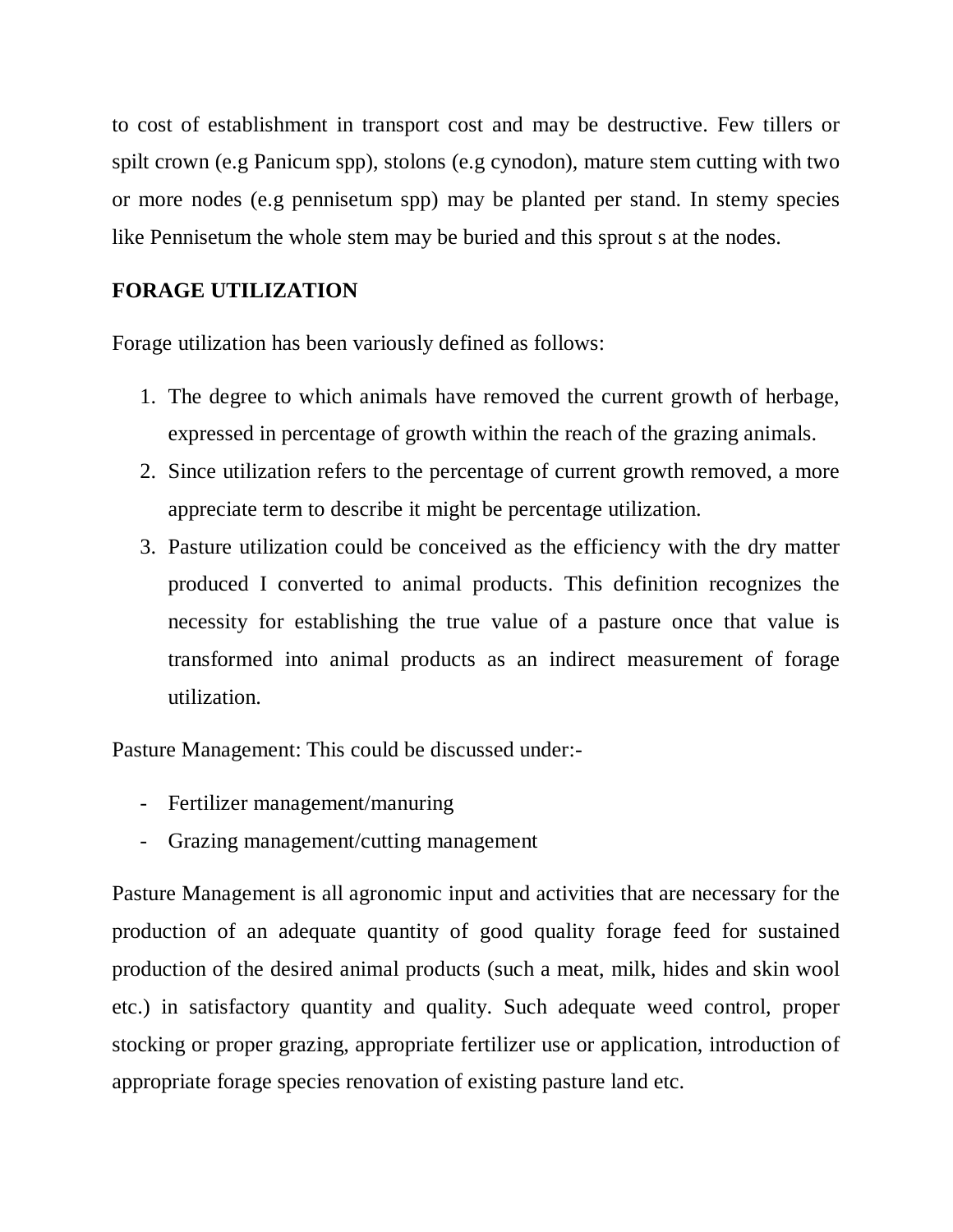#### **Fertilizer management**

Poor nutritional status of grasses frequently restricts animal carrying capacity, but higher productivity of tropical grasses can be expected with proper exploitation and management. In general output of grasslands and grazing lands can be increased by application of fertilizers. The magnitude increase n yield will however be influenced mainly by climatic and edaphic factors and their interaction with the species compositions of the grazing land. There may be occasions when appreciable and expected response to fertility application may not occur due to loss of nutrients by volatilization, leaching, fixation by the soil, transformation into others compounds and depletion of essential elements. Often times, sizable amounts of nutrients are needed for maximum fry matter yield the most soils can supply especially under intensive management systems. The nutrient status of the soil should be assessed by taking soil samples and making chemical analysis. This information often supplemented with pot culture, using test plats that are sensitive to nutrient deficiencies. In addition, field experiment plant analysis and the appearance of the foliage provide clues to the nutrient statues of the soil. Grasses and legumes differ in their nutrient requirement and the definition of these needs in important in seedling establishment, plant growth and maintenance of a desirable botanical composition.

#### **Factors to be considered in the use of grazing lands include:**

#### **1. Economic returns**

Under conditions of intensive beef and dairy production system, some supplemental plant nutrients are required for optimal output which may necessitate the use of external resources (i.e fertilizer) to boost herbage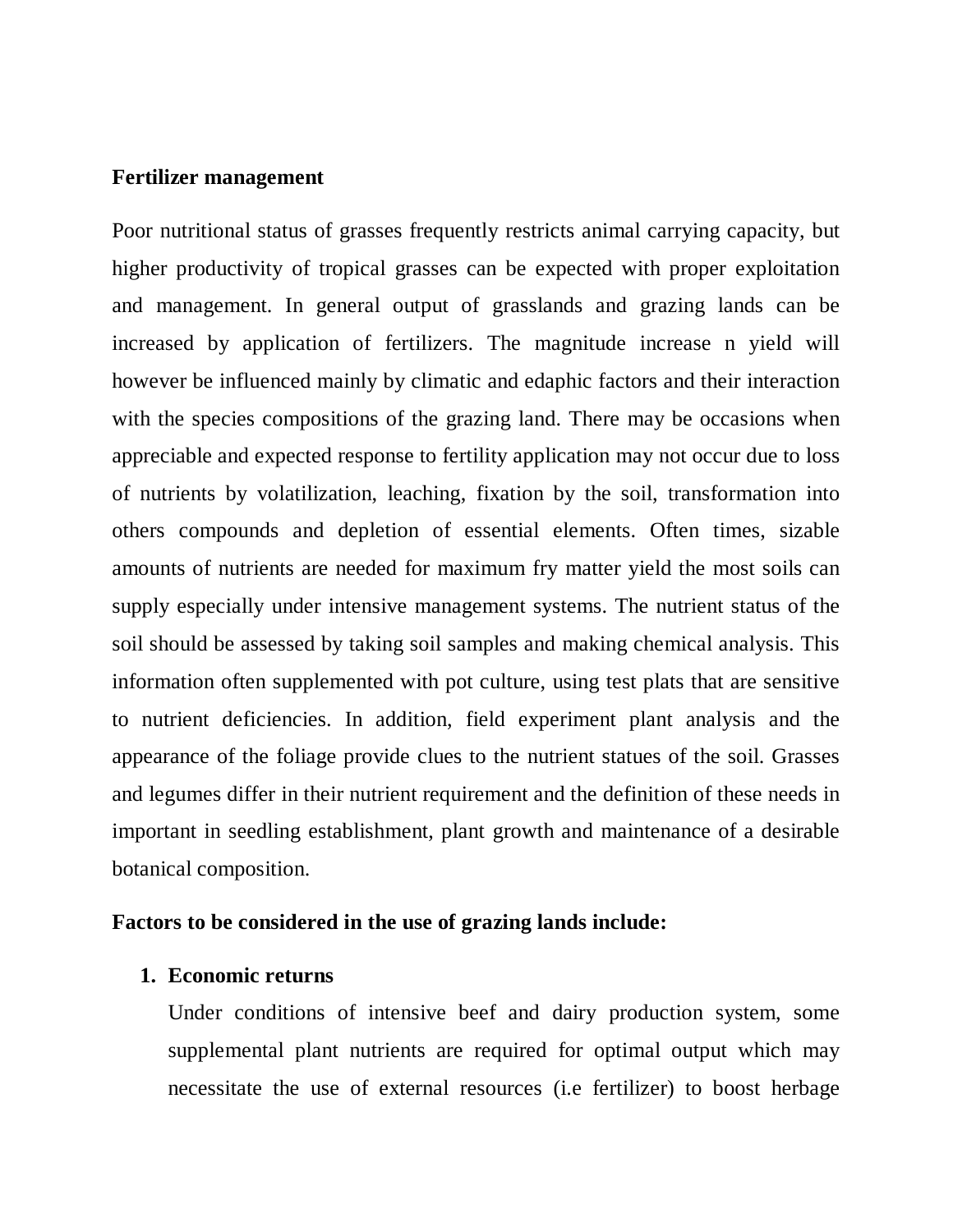yield. But with less intensive livestock management it may be more economical to increase the area of grazing land as is usual practice now in most of the tropics. Other points to consider here include the type and quality of cattle, price of animal product, cost of fertilizer and return on investment the level of technology and the managerial skill of the farmer.

2. Species present and botanical composition many native or naturalized species do not respond to fertilizers in terms of increased herbage production. The quality of the herbage produced in terms of CP, or mineral content species differ their fertility, requirements some grasses e.g *Melinis minutiflora* (molasses) grass, *Cynodon dactylon* (Bermuda grass) and *Stylosanthes humilis* (Townsville stylo) are to persist under conditions of low fertility. Grasses generally respond to the application of N and legumes to P. If legumes are to the maintained insignificant proportion, it is important to apply phosphate fertilizer at regular interval.

#### **3. Nutrients in the sol and other availability**

The quality of nutrients available in the soil for plant use varies with soil type, available moisture, temperature, microbiological activity and previous use of the land. Some nutrients are readily available in the soil solution other are released by mineralization while some fixed within the soil and may or may not be released over time.

#### **4. Quantity of nutrient removed**

The extraction of nutrients from the soil is roughly proportional to the yield of herbage is also a function of chemical composition of the herbage. Thus, a grass yielding 20\_/ "ha per annum of DM and containing 1.5% N would remove 300kg of nitrogen. The chemical constituents in the herbage may become lost completely under the system of zero grazing. Under grazing pastures may require much fertilizer input as the grazing animals return the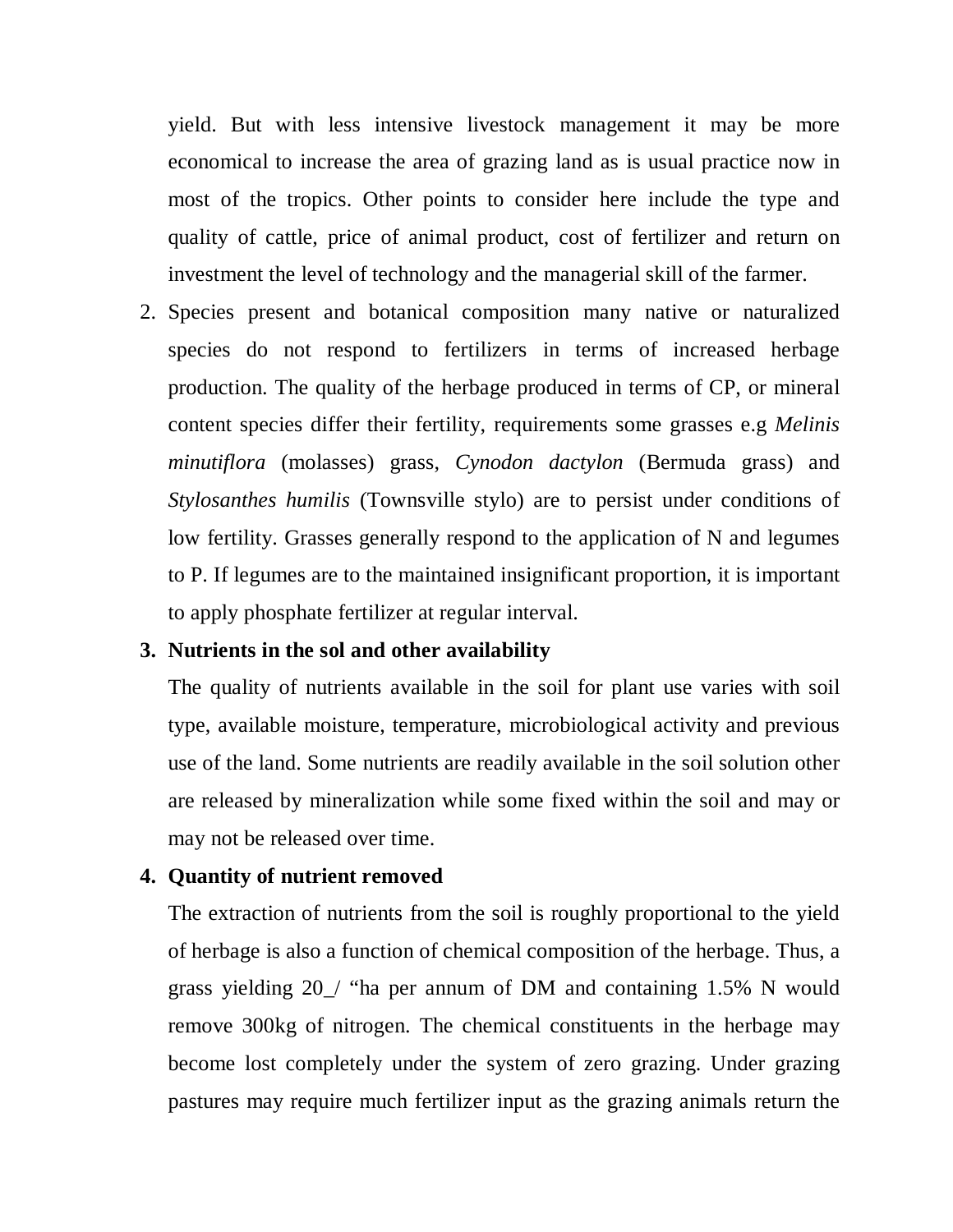nutrients through defecation and urination. But this one has its demerit too in irregular distribution. That is why there could be irregular growth of rank and well grazed areas on pastures regularly grazed.

## **5. Loss of Nutrients from the soil**

This could occur as a result of fixation of elements in form not readily available to plants. Rapids mineralization occurs at the onset of rains after the dry season resulting in a flush of available nutrients especially N.

#### **N Fertilization**

Most tropical soils are deficient in N and heavy applications are required to produce high yield of grass with high protein content.

*Response of grasses to applied N forage at and removed.* The practical objectives of carrying out N fertilizer trials under cutting conditions are:

- 1. To find the rates of applied N that optimize dry matter production at a level of favourably economic return and
- 2. To reduce the number of treatments that would need to be studied under as animal grazing conditions. In the figure above dry matter production increases almost linearly with successive increment of nitrogen fertilizer the increase being less pronounce beyond 1000 to 1200 kg/ha same grasses e.g. Molasses do not benefit much with N application.

Differences in response to applied N in terms of DM production are due to factors such as species, stage of grass amount and time N applied soil moisture and climate conditions. Response of established grass to applied N is dramatic in terms of increased DM production.

In northern Nigeria top-dressings of 50, 100 and 150 t/ha N boosted DM yields of A*ndropongon gayanus* to 3550, 4140, and 4630 kg/ha/annum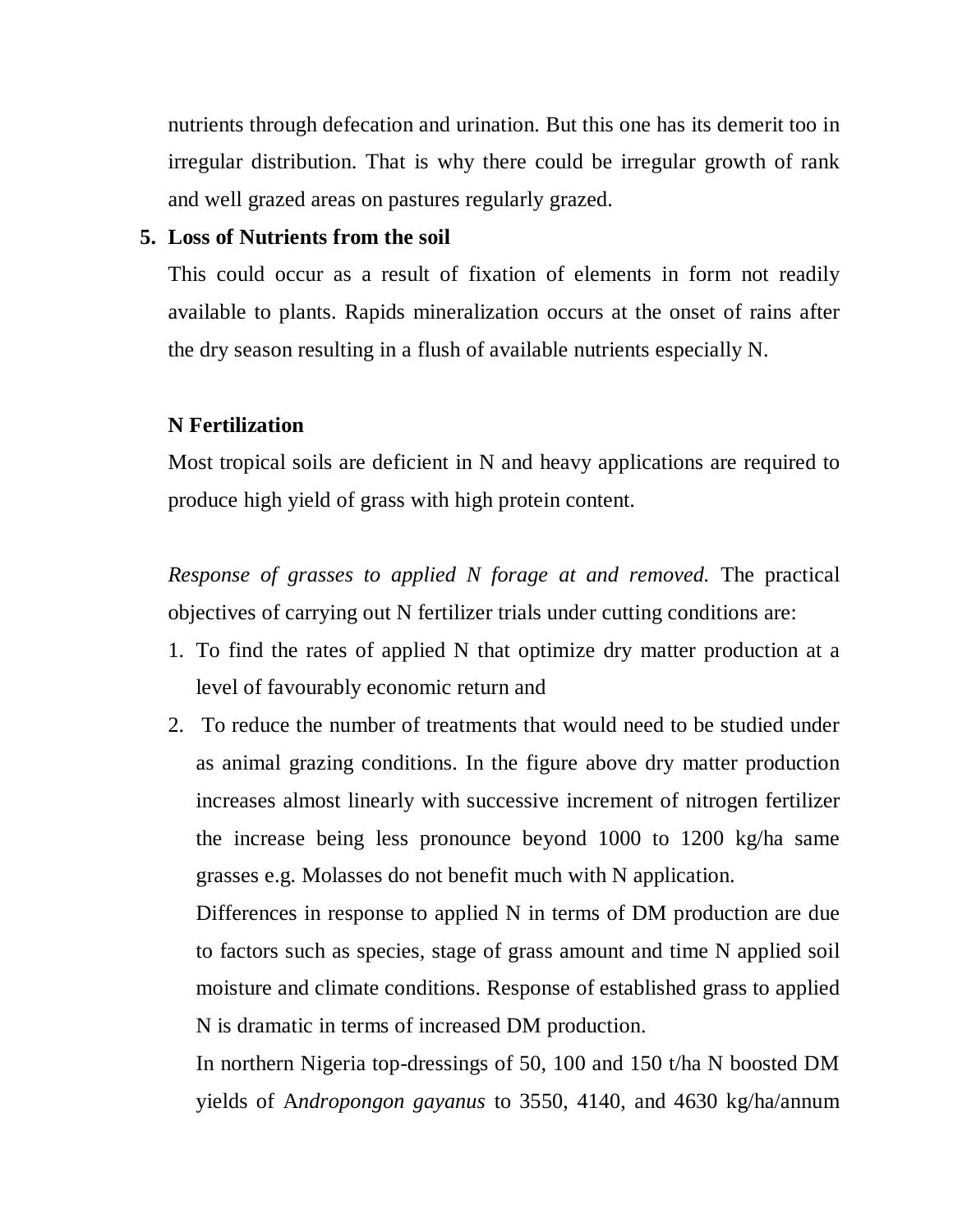respectively as compared to 133 kg/ha for zero N treatment. Yields of *Panicum maximum* were 3750, 5580, and 8500 kg/ha of DM with 0, 50, and 200kg/ha N respectively and the use 88kg/ha N versus nil doubled the yield of forage of *Chloris gayana*, *Cenchrus ciliaris*, *Setaria spacelata* and Hyparrhemia rufa. At Ibadan Cymodon ruemfuensis produced averages N as top dressing application. In addition, fertilizer N usually increase CP content but depress the P,K, Ca, and Mg contents of herbage due in part to dilution effect by increased herbage production. IT also decresed crude fibre percentage, improve tiller density and leaf area.

Effect of N fertilizer on grass-legume mixtures. The effect of fertilizer nitrogen on the proportion of desirable pasture component species is as important as boosting the yield of forge. Continued use of high N fertilizer causes a rapid decline in the legume component of tropical and sub-tropical grass legume combinations. The Desmodium intortum in established mixtures of Peninsetum clandestinum and Digitaria decumbens in Hawaii was reduced to less than 10% during the first year application of N as a minimum sulphate. The N was spilt into equal amounts top dressed at 5 week intervals. In contrast, the legume comprised 50% of both pasture combinations without N fertilization.

Competition for nutrients, water and light are major function influencing botanical composition in plant associations. Tropical grasses have more trend growth rate more aggressive than legumes. They also extract more N from the soil in all mixtures and are more persistence under frequent defoliation. Applied N reduces modulation of the legume which further interferes with its competitive capability. Grasses and legume generally have generally have different cycles of growth in terms of vegetative and reproductive phases. Their management in mixtures is therefore difficult and becomes complicated with applied N.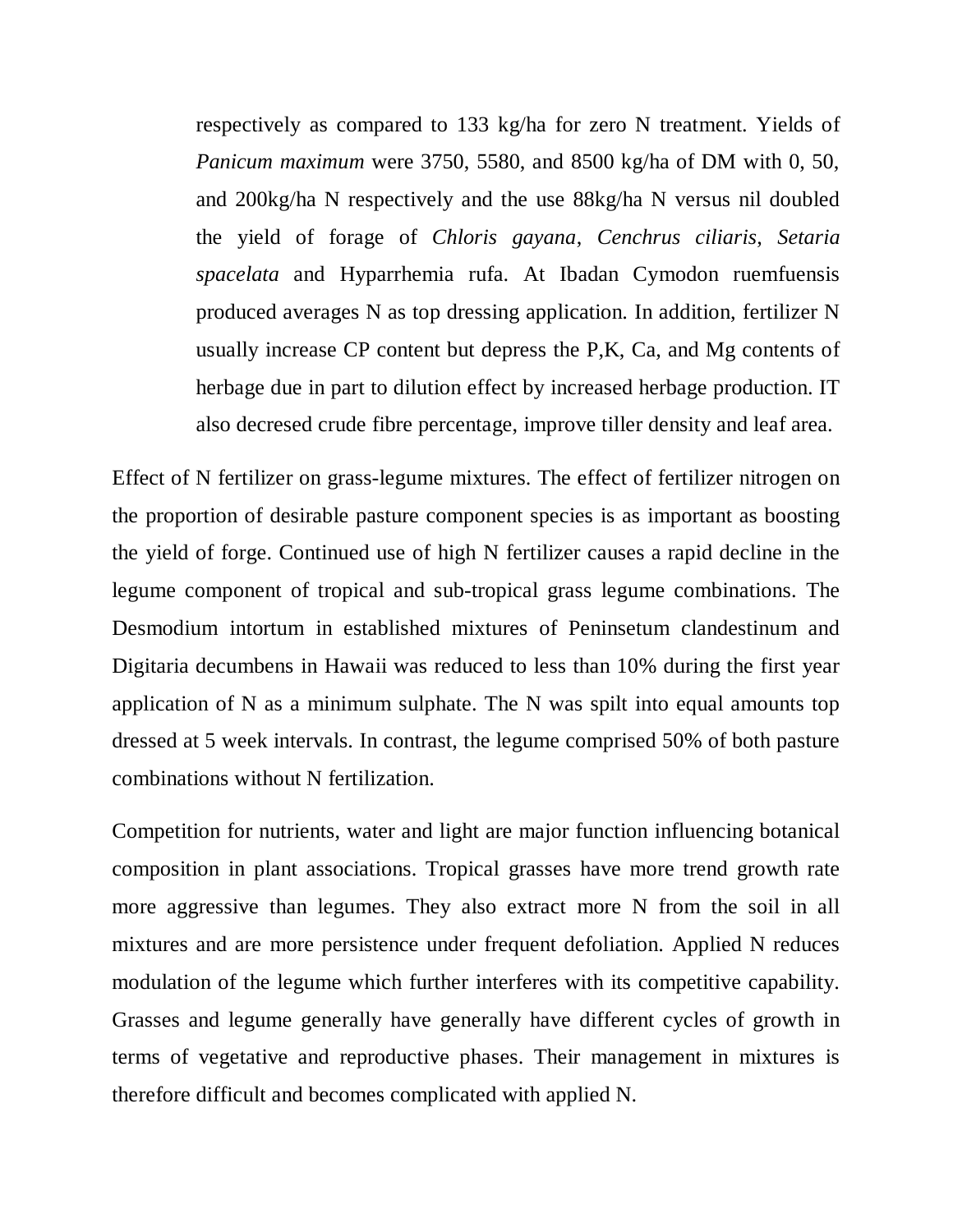## **Cutting Management**

The interval between harvest of grasses and legumes greatly affects herbage production nutrition value, regrowth potential, botanical composition and species survival.. an extended period between cuttings has the following effects.

- 1. An increase in the percentage content of DM crude fibre, lignin and cell wall. With increasing plant maturity older leaves contain increasing cell wall constituents and thus reduced intercellular space as well as condensed cellular inclusions. In addition, midribs and leaf sheaths attain a greater percentage of fibre and lignin, older leaves senesce and lose water, stems elongate and less succulent.
- 2. An increase, then a decrease, or fluctuation in total dry matter production and nitrogen tred extracts.
- 3. A decrease in leaf stem ratio, percentages of crude protein mineral constituents (P, K, G, Mg) and soluble carbohydrates.
- 4. An increase, then a decrease in the amount of N uptake by the plant on N recovery.
- 5. A rapid decline in animal intake and digestibility. More mature herbage is less nutritive and thus less appealing to the grazing animal than juvenile and nutritious material. Digestibility declines as cell wall structure increases so that passage through the animal is slowed down. Increased DM yields with extended cutting intervals are consequently reduces, causes a decline in root development favour web invasion and adversely affect regrowth potentials.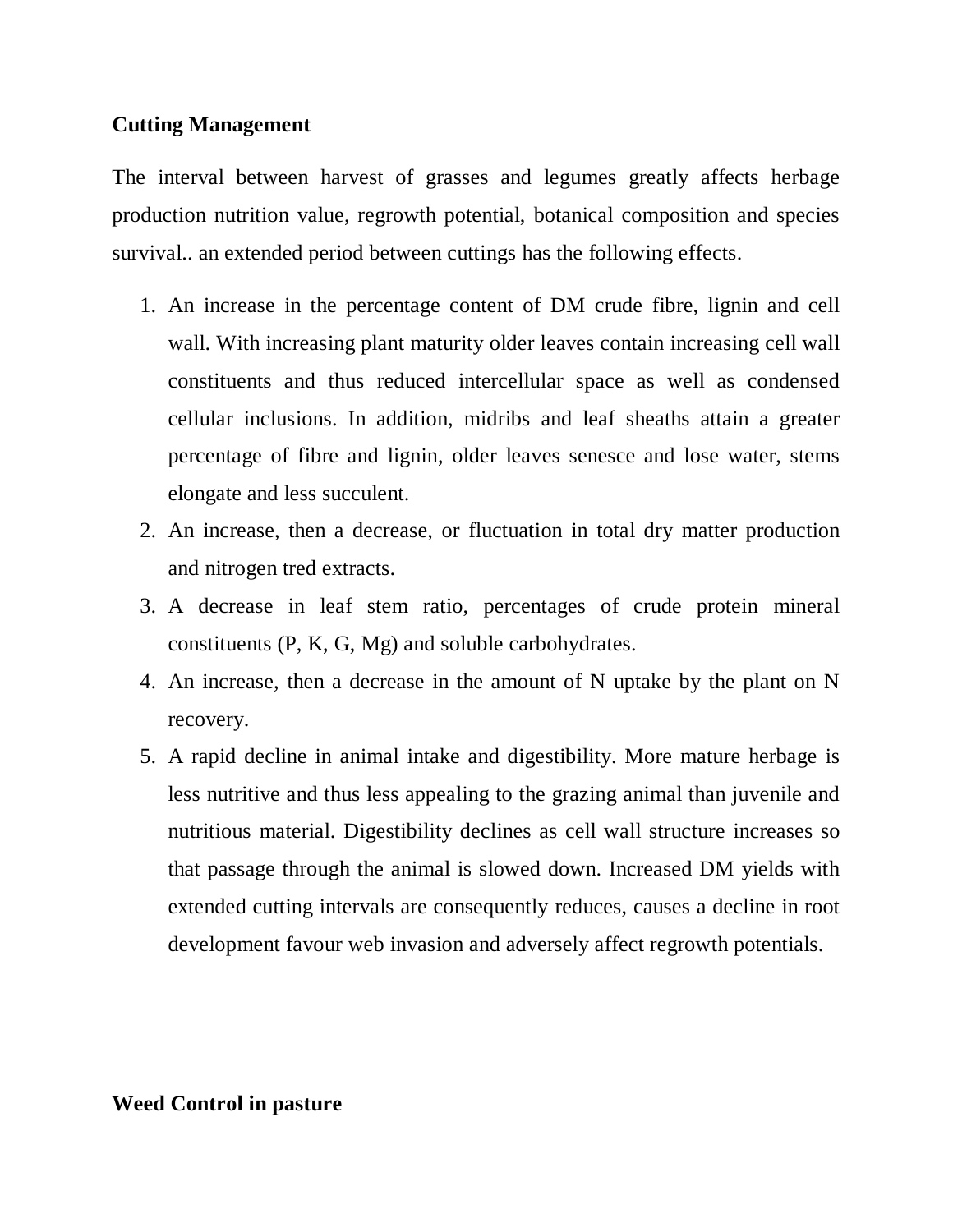Pasture should be established with minimum weed population and some means of keeping weedy plants under control should be employed at all times. Invasion by weeds and shrubby species is always a sign of poor pasture management and usually results from inadequate fertilization and overgrazing of the desirable species. Many weedy species are highly adaptable to low soil fertility and readily invade and rapidly flourish under condition of overgrazing. The most effective and economic means of keeping weeds out of established pastures is to follow a regular programme of fertilization and judicion growing management practices. No matter how efficient the management strategies are some very aggressive weedy species still survive and persist and this calls for some very aggressive weeds include *Imperata cylindrical.* Sporobolus pyramidailis, paspalum fasciculatum. Paspalum conjeugatum, some cympobogon species, sida species, mimosaspy etc., Eupatoria consinnensis, synedrella nodiflora etc.

Grazing management is about skilful manipulation of the two basic biological systems: the pasture sward i.e. the herbage available for grazing, and the grazing animal.

The main objective in pasture grazing management is to ensure long term animal productivity, by maintaining pasture stability, especially that of legumes which are most valuable and unstable compound of the system. Among the factors of grazing management that most affect pasture utilization are stocking rate grazing system and duration of rest and occupation periods in the rotation. In a livestock enterprise, the stock manager, attempts to regulate animal numbers so as to utilize a fluctuating supply of herbage effectively and efficiently.

## **Utilization**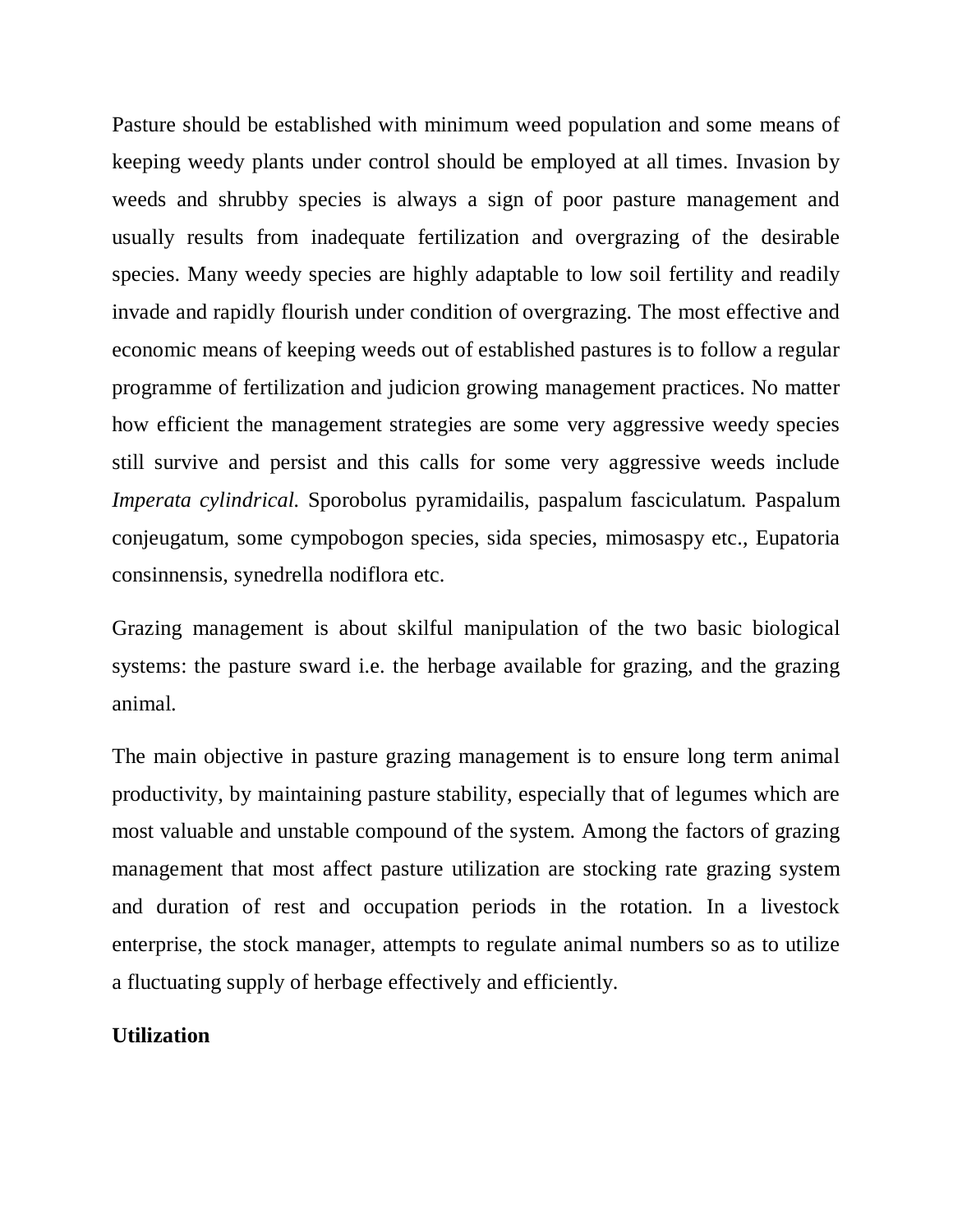Can be conceived as the efficiency with which the dry matter produced from a pasture is taken by the animal and converted to animal products. Pasture intake or utilization and animal production are related to the quantity of forge species present in the pasture. If all other factors I the figure below are held constant, animal production per unit area would be directly related to the availability of pasture.

#### **Stocking rate**

Is the most important factor that influences forage utilization, by establishing a strong interaction between forage availability as a result of plant growth, and defoliation and intake of forages. The persistence of species in the pasture, especially of legumes is altered by the stocking rate and also varies accord to morphological and physiological characteristics of the plants.

Stocking rate is normally expressed as number of animals per ha for a given time period. Since animals vary in size and in nutrient requirements a more precise measure the weight, or for comparing animals of different sizes the metabolic weight (W 0.75) / ha. If a standard live weight is 300kg. Then a stocking rate of 2.1  $= 300$ kg \*2.1 = 630kg. the total weight of the animals to be used should be 630kg.

Grazing season is that portion of the year during which grazing feasible. It may be the whole year or just very short span within the year and is normally a function uncontrolled environment such as climate. In this context the vegetative growing season is only a part in the grazing season. Grazing period is that portion of the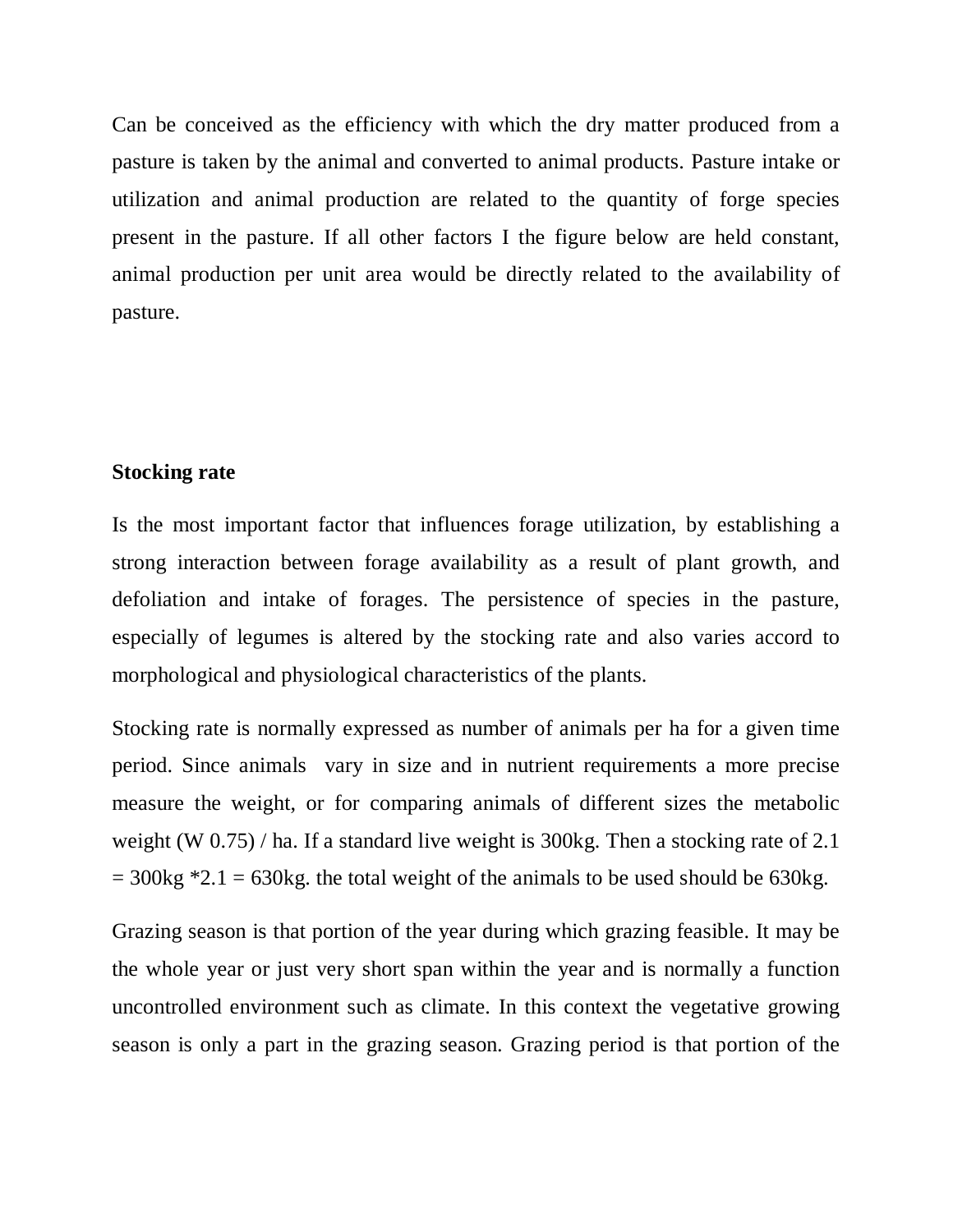grazing season during which grazing takes place. The beginning and end of the grazing period on each land unit are stipulated by the grazing system.

Continuous grazing is defined as unrestricted livestock access to any part of range throughout a grazing period. Continuous grazing is principally distinguished from other types on the basis that grazing occurs through the period when forage plants are growing.

Ungraved signifies a brief period of non-use that is not scheduled specifically to allow seed maturation of seedling establishment.

Deferred grazing specifies that the vegetation is not grazed until seed maturity is nearly completely assured and that it is grazed after seed maturity.

Rest period is being used to explain that a pasture is not grazed at all in a given year. Even the mature forage is not harvested.

**Rotational grazing:** this system of grazing management is suited to intensive utilization of sown pastures. It is designed to obtain more uniform grazing of the pasture sward than continuous grazing. In most rotational grazing systems, the pasture is cross-fenced into paddocks and the herd allowed access to one until the herbage is uniformly grazed to a given height, the herd is moved into the second paddock. By the time the herd returns to the first paddock a uniform herbage growth should have developed. This system eliminates spot-grazing and ad mixture of mature and immature vegetation, as animals are forced to consume a major portion of the herbage. In an intensive system the rest period is used for fertilizing moving and irrigating if these are practiced.

#### **Leader-follower group**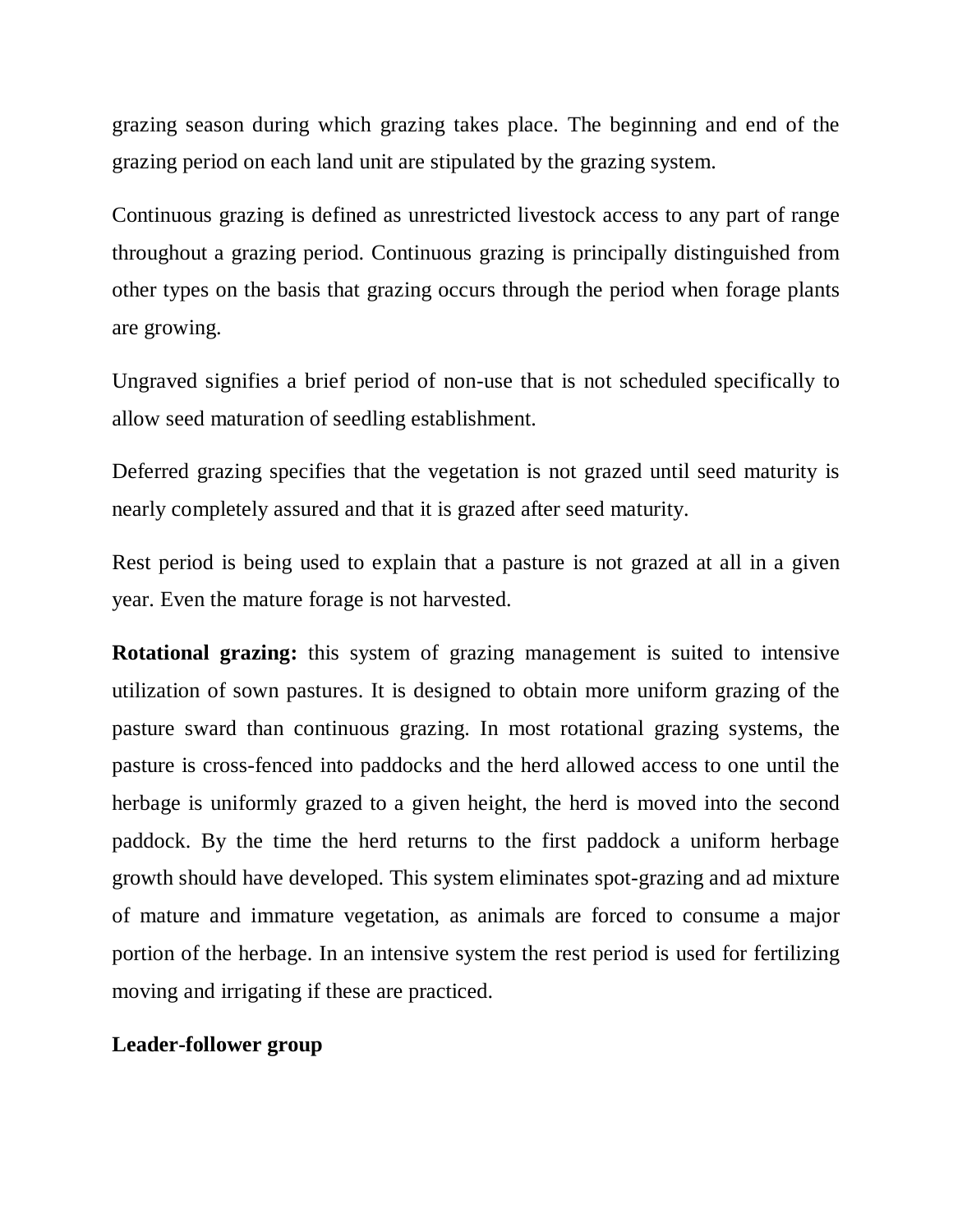In this rotational grazing system animals are divided into groups high producers (milk cows and fattening cattle) and low producers (dry cows and reserves). The higher producers enter a paddock first to graze the more nutritious top growth or about one-half the grazeable herbage. This groups remains on the paddock for 3-7 days. They are moved to a second paddock and followed by the second grazers to consume the residue left by the first grazers. In this way the higher – producing animals have access to the more nutritious and highly digestible portion of the herbage on offer

#### Strip or ration grazing

This an extreme farm of rotation grazing. A grazing. A small section of the pasture is separated by an electric fence and the animal permitted to graze within the space defined by the fence. As soon as the herbarge is grazed to the desired above ground level the fence is moved and another strip made available.

Often a second fence is moved behind to prevent grazing of re growth and maintain more even distribution excreta. The fence is usually moved daily. The system provides uniformly developed sward and allows near maximum utilization of herbage.

Fresh out and daily feeding.

This sometimes called green-chop 'soiling' or zero – grazing. Forages such as elephant guinea grasses etc are grown specifically for cutting as fresh herbage, transporting to pened livestock and feeding on daily bases. The difference in 'green – chop' and 'soiling' lies in the handling of the manure and feed residue. In soiling practice they are returned directly to the land where the forages is gown. With 'green = chop' they are not returned.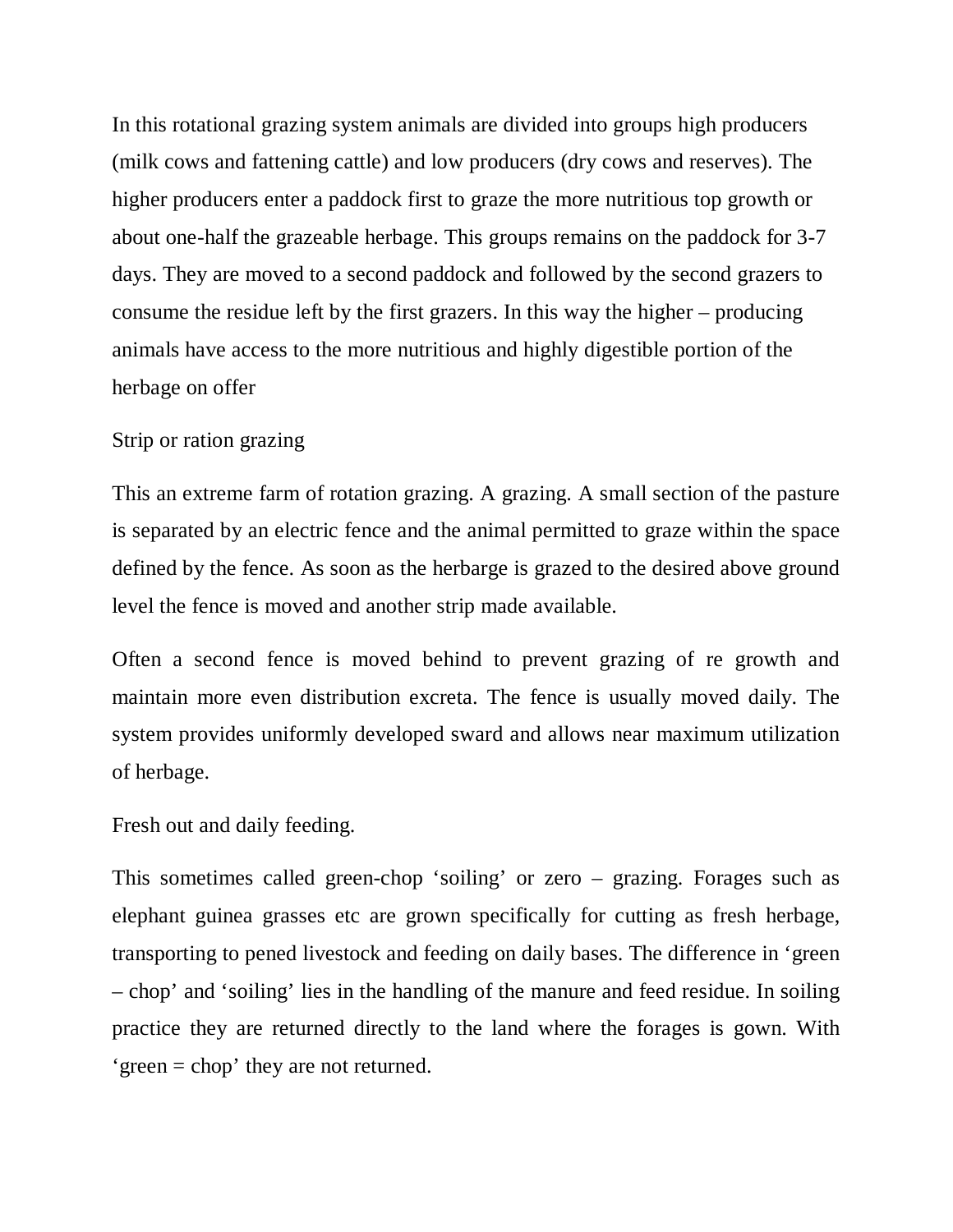Grazing pressures - This the number of animals per unit of available herbages representing an overall balance between the amount of herbage on offer and animal requirement. It is the rate of stocking at which animals fully utilize a predetermined amount of grazeable herbage. The term grazing intensity is used inter changeably with grazing pressure.

Carrying capacity- the number of animals per unit of land or stocking rate to give optimal daily rate of grain per animal and optimal live weight gain per unit area of land. The term grazing capacity is used inter changeable with C. c.

## Animal days per unit area of land (hectare)

The number of animals per unit area of land multiplied by the number of days that animal are on the pasture. This considered a measure of quantity of available or herbage yield.

#### Animal Unit

A standardized term sometimes used to describe the number of animals on pasture. One animal unit is considered a 2 year – old animals. A yearling heifer or steer weighing  $275 - 320$ kg is equivalent to 0.75 au; a wearer calf (8 = 9 months old) weighing  $160 = 200$ kg is 0.5 a calf of 4-8 months is 0.30, a ram or weather over one year is 0.20, a lamb up to 1 year, 0.15 units.

#### Defoliation of pastures species

Defoliation is seed to mean removal of plant shoots by grazing animals or by cutting mechanically – knife, sickle, moving, and machete. The plants shoot here means the plant leaves and braches and sometimes the main stem.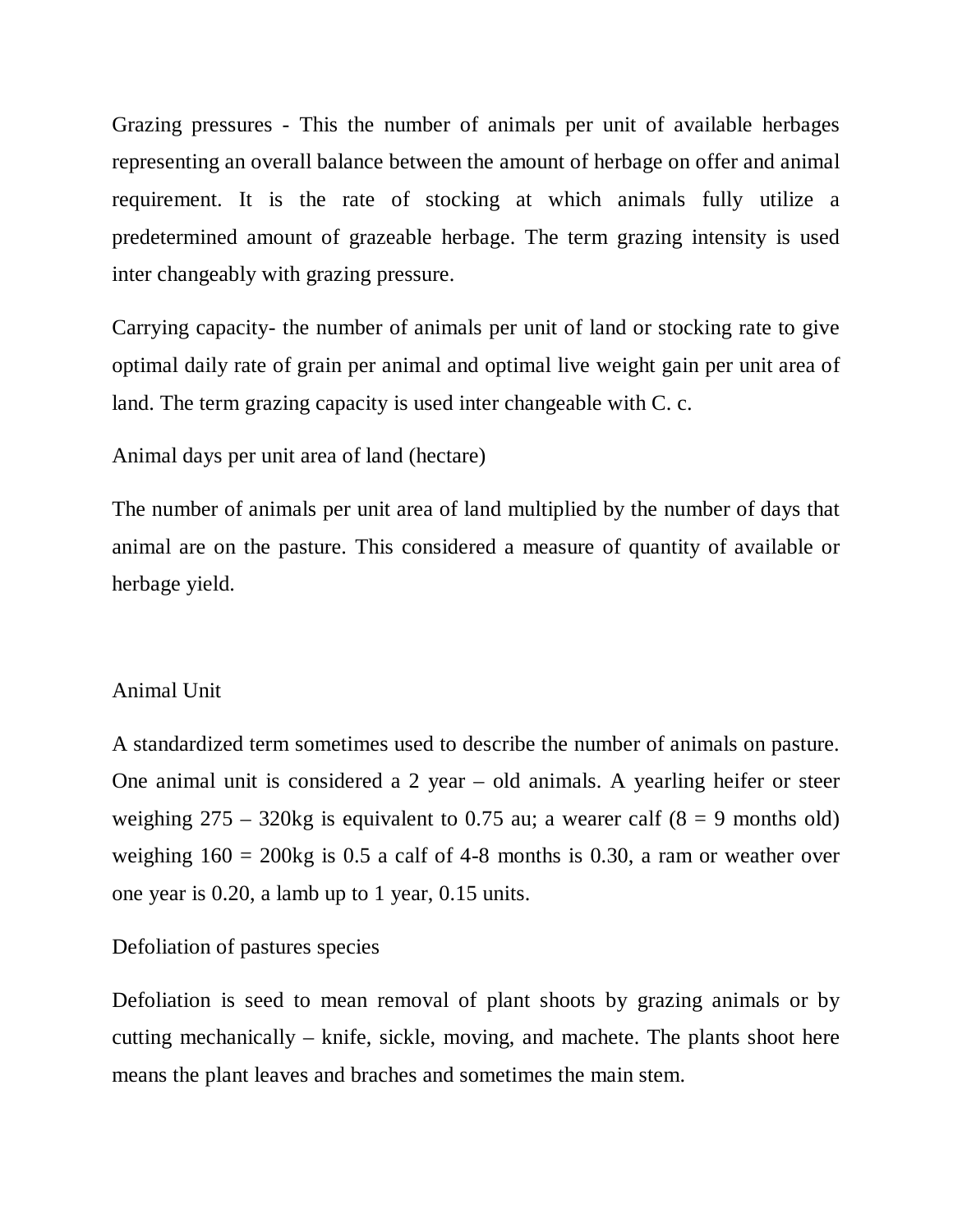Defoliation has three important components as follows (a) frequency (b) Intensity (c) Timing.

Frequency of defoliation describes how often the plant shoots are removed. The interval between defoliation of forage species profoundly affects herbage production, nutritive valve, re growth potential, botanical composition and species survival.

Defoliation intensity explains how much plant material are left after defoliation or how much is removed. The degree of removal of leaf and stem materials by grazing the growing periods greatly a feet the plants vigour, growth and reproduction. The grazing intensity of the plant materials is dependent upon (1) palatability (2) growth habit (3) digestibility (4) succulence (5) the physical characteristics of the materials and (6) its accessibility.

Intensive grazing will injure most plants in the pasture if it is servere and prolonged. The degree of injury is usually related to the frequency and degree of removal of photosynthetic plant organs.

This is turn reduces organic synthesis and plant food accumulation and storage. Recent studies have shown that grazed plants may be very severely injured by trampling or treading by the animals.

Where grazing without trampling was compare with grazing accompanied with trampling the yield of forage was reduced 20% by the trampling influence.

Trampling causes direct plant injury as well as soil compaction. The result could manifest in reduced plant tillers, slower shoot growth rate, change in botanical composition of the pasture due to differential plant injury, and reduced water absorption by the soil.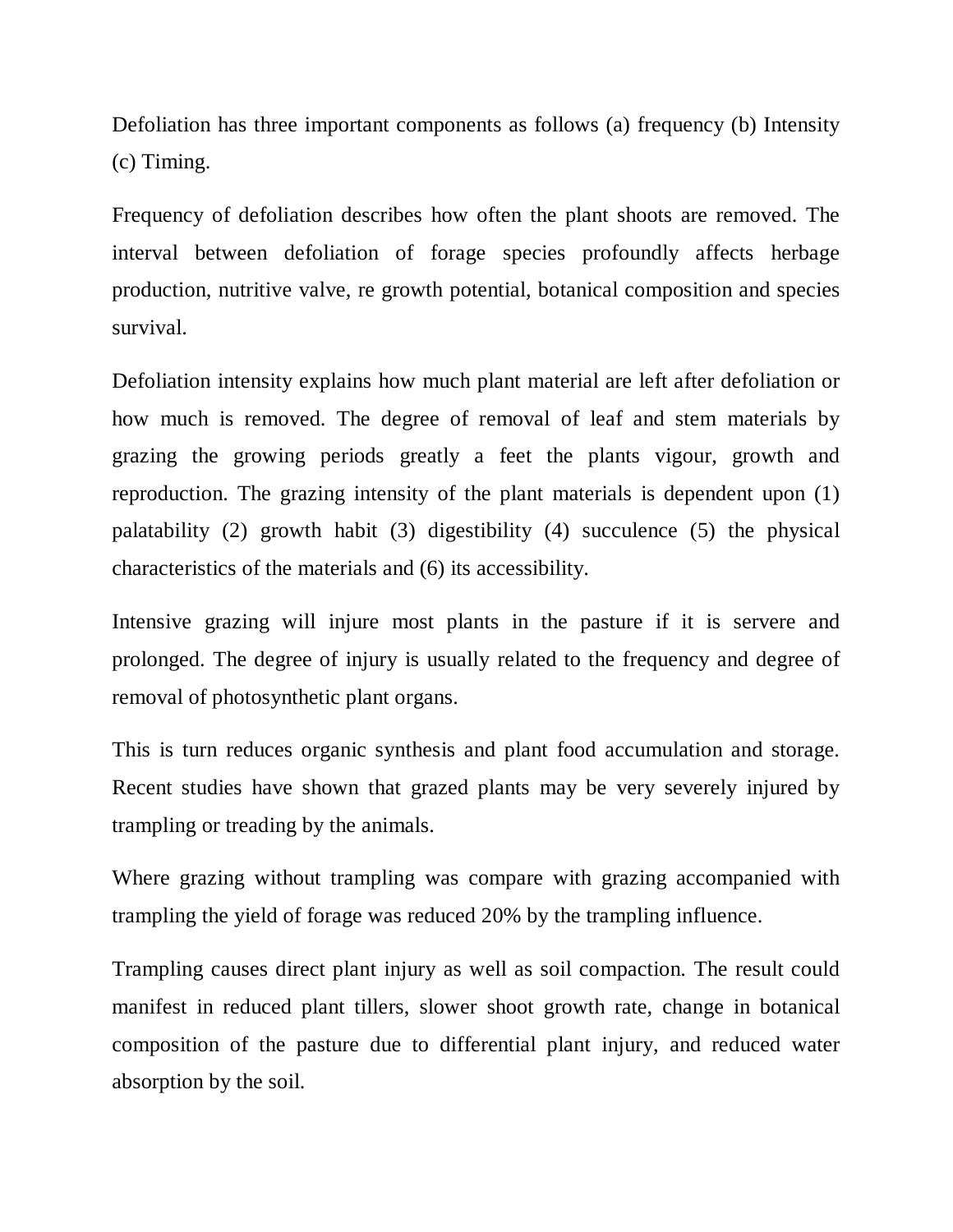The extent to which different plants are affected by defoliation or grazing depends, in part upon;

- 1. The growth form of the plant, particularly in relation to location of food storage and reproduction by seed or vegetative means.
- 2. The proportion of living parts removed.
- 3. The frequency or severity of defoliation. The degree or severity of defoliation.
- 4. The quantity of reserve food in the plant at the time of defoliation. This will depend on previous growing conditions are the growth stage of the plant.
- 5. The inheritance or genetic make-up of the plant in relation to growth rate.
- 6. The growing conditions or growth environment following defoliation.
- 7. The side effects related to defoliation or grazing. Such as trampling injury spread of plant diseases, effect of altering the micro-climate resulting in moisture loss etc.

Timing of defoliation is very important as it describes the stage of plant development and the climatic condition at the time of defoliation. The time vulnerable to defoliation include.

Early growth or re growth stage  $=$  may affect establishment

During period of water stress – may affect re growth

During flowering and seed setting  $=$  may affect seed setting and hence species that persist through seedling regeneration may be negatively affected.

Effect of Pests and diseases

Like pastures in other parts of the world and other field crops, tropical pastures have their complement of pests and distances. Pests range from humans,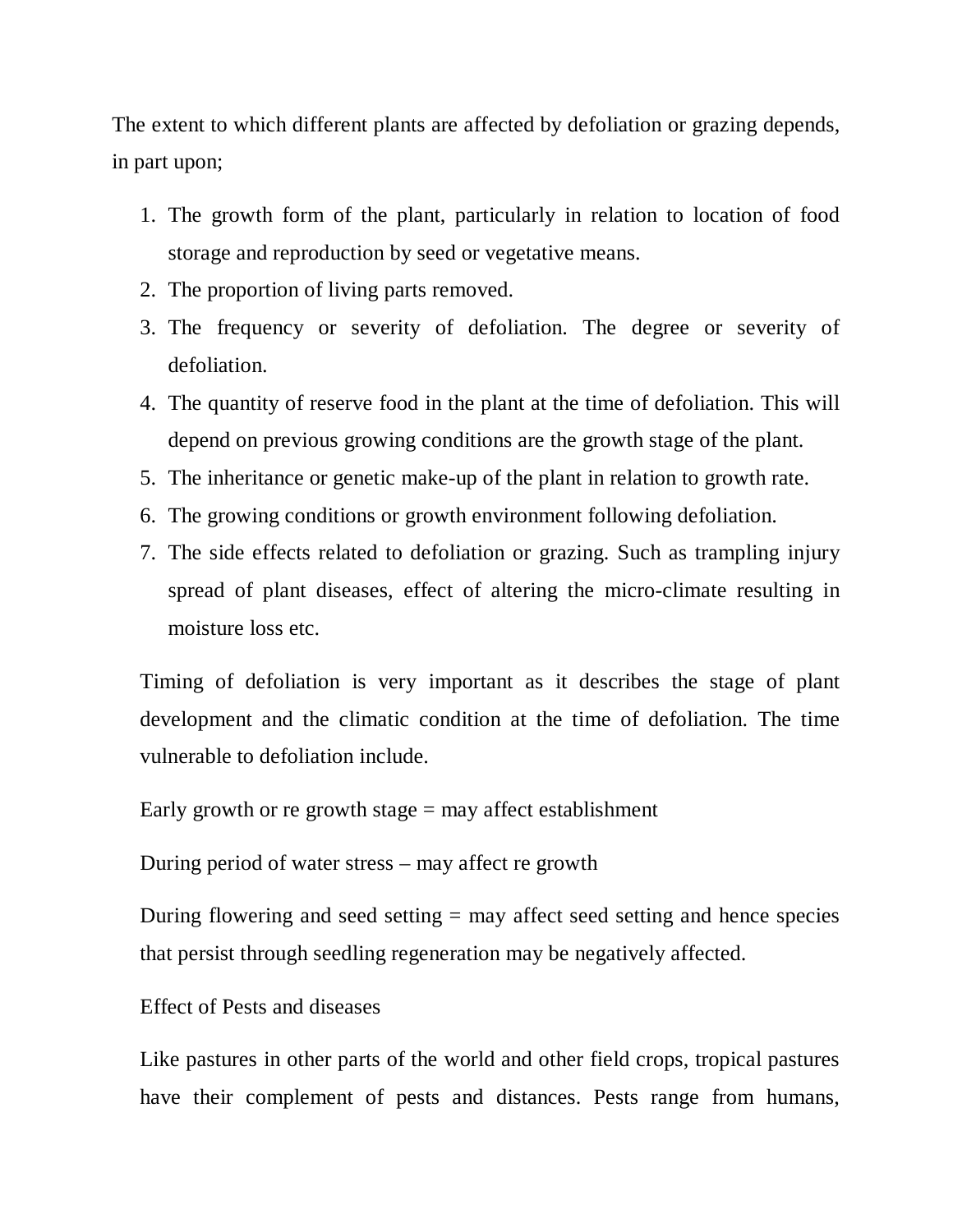animals, insects, mites, nematodes and other primitives animals. Diseases may be caused by pathogens such as fungi, bacteria and viruses. Prevalence and severity of diseases of grasses and legumes have received little attention in the tropics and sub-tropics even though they create the media for development of a wide spectrum of fungi, bacteria, and aematodes.

Generally diseases of epidemic proportions have seldom occurred or were not reputed in tropical pastures. Periodic outbreaks of diseases or infestation of an insect on a regional basis have however occurred and caused pronounced local devastation to vegetations generally, including field crops.

Some of the fungi species that have been associated with forage plants include;

| Anthcnose spp e.g.   | In Stylosanthes spp.                                    |  |
|----------------------|---------------------------------------------------------|--|
| Piricularia spp e.g. | in Elephant grass                                       |  |
| Helminthosporium spp | in Elephant grass                                       |  |
| Xanthomonas spp      | in Axonopus spp                                         |  |
| Cercospora spp       | in some Panicum spp                                     |  |
| Claviceps spp        | Guinea grass florets, melinis, <i>Brachiaria mutica</i> |  |
|                      | Paspalum                                                |  |

Some viruses and aphids have also been reported in tropical pasture plants. Pests and diseases in pasture may go unnoticed or the severity of their damage may not recognized by the casual observer. When yield becomes unusually low and no other satisfactory explanation can be advanced infection by some diseases may be suspected and decision taken if control is needed.